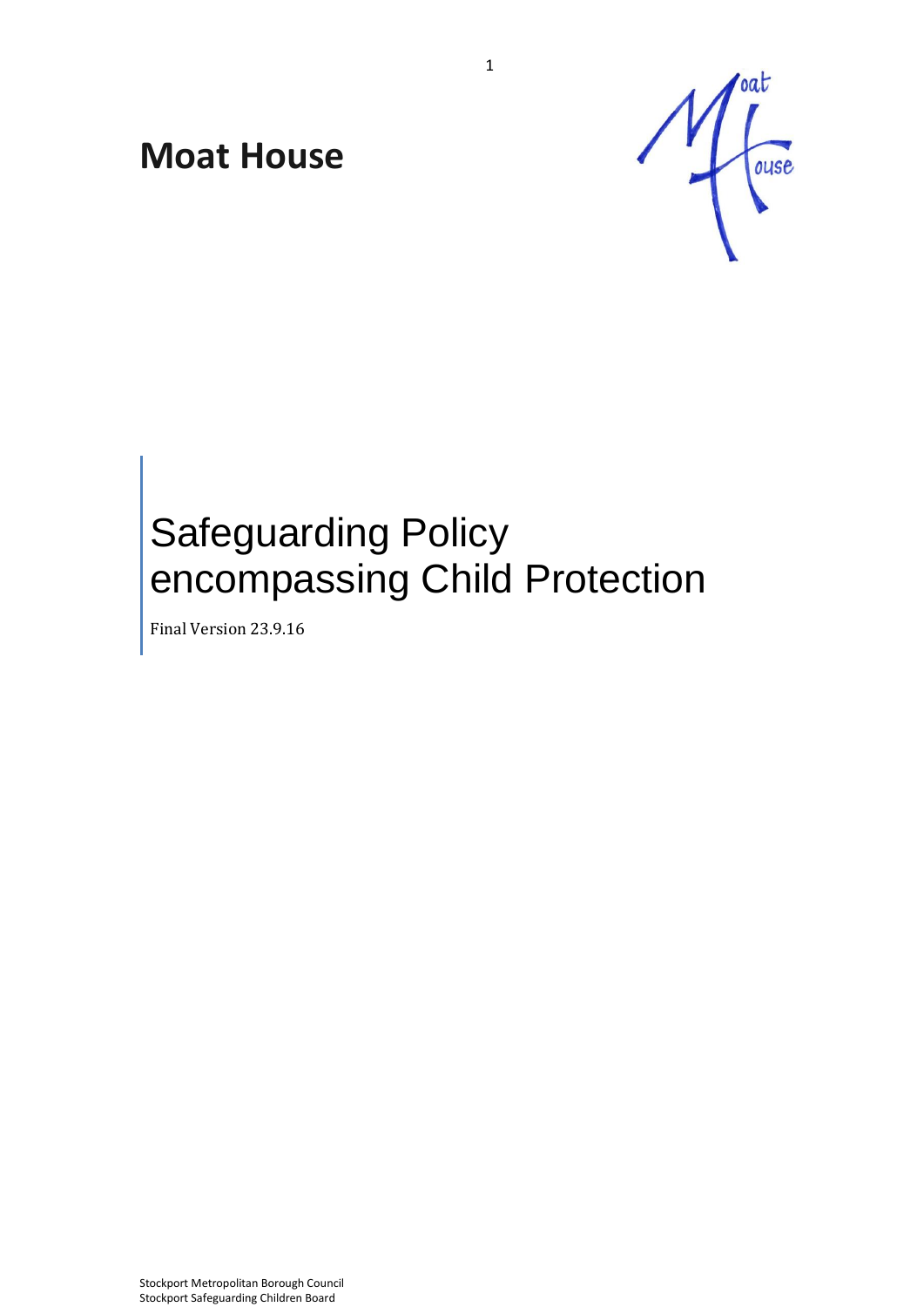# Contents

| SAFER USE OF THE INTERNET AND DIGITAL TECHNOLOGY (including Early Years provision) |  |
|------------------------------------------------------------------------------------|--|
|                                                                                    |  |
|                                                                                    |  |
|                                                                                    |  |
|                                                                                    |  |
|                                                                                    |  |
|                                                                                    |  |
|                                                                                    |  |
| EARLY IDENTIFICATION RECOGNISING AND RESPONDING TO SAFEGUARDING NEEDS 15           |  |
|                                                                                    |  |
|                                                                                    |  |
|                                                                                    |  |
|                                                                                    |  |
|                                                                                    |  |
|                                                                                    |  |
|                                                                                    |  |
|                                                                                    |  |
|                                                                                    |  |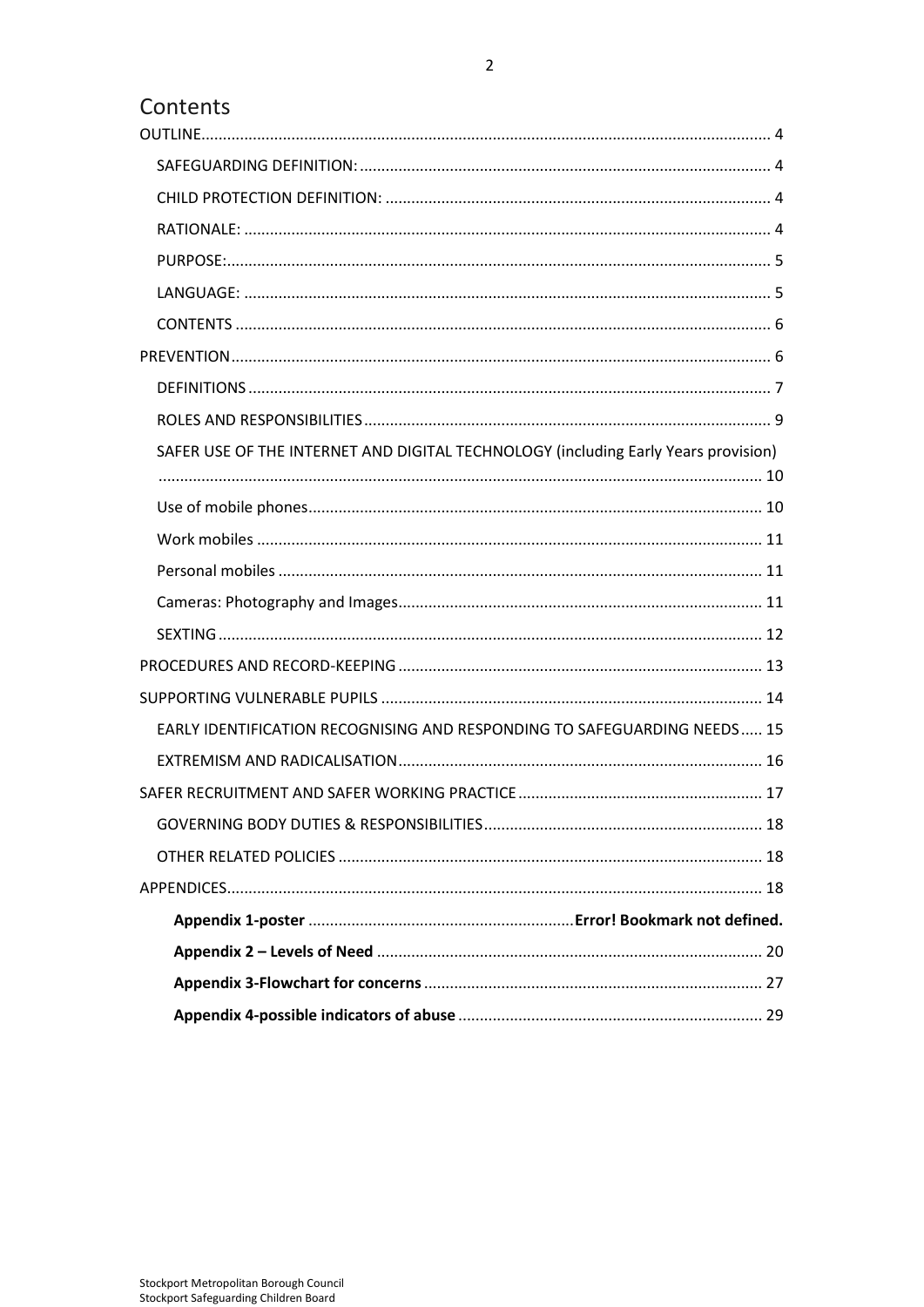# School Safeguarding Policy

| POLICY AUTHOR                  | <b>KATHY BURTON</b> |
|--------------------------------|---------------------|
| RATIFIED BY THE GOVERNING BODY | OCTOBER 13TH 2016   |
| SIGNED:                        |                     |
| TO BE REVIEWED:                | OCTOBER 2017        |

At Moat House the following members of the school community hold the following positions

| Designated Safeguarding   Deputy Designated |                   | <b>Safeguarding Governor</b> |  |
|---------------------------------------------|-------------------|------------------------------|--|
| Lead                                        | Safeguarding Lead |                              |  |
| Lucy Cooney                                 | Andrea Swift      | <b>Judy Davies</b>           |  |
|                                             |                   | lilacvilla@hotmail.co.uk     |  |
|                                             |                   |                              |  |

Concerns or allegations about a member of staff or volunteer should be shared with:

| The Headteacher | Deputy Head / Principal<br>(in the absence of the<br>Headteacher) | <b>Chair of Governors</b><br>(in the event of an allegation<br>against the headteacher) |
|-----------------|-------------------------------------------------------------------|-----------------------------------------------------------------------------------------|
| Lucy Cooney     | Andrea Swift                                                      | <b>Mrs Rosemary Munn</b><br>(Acting Chair of Governors)                                 |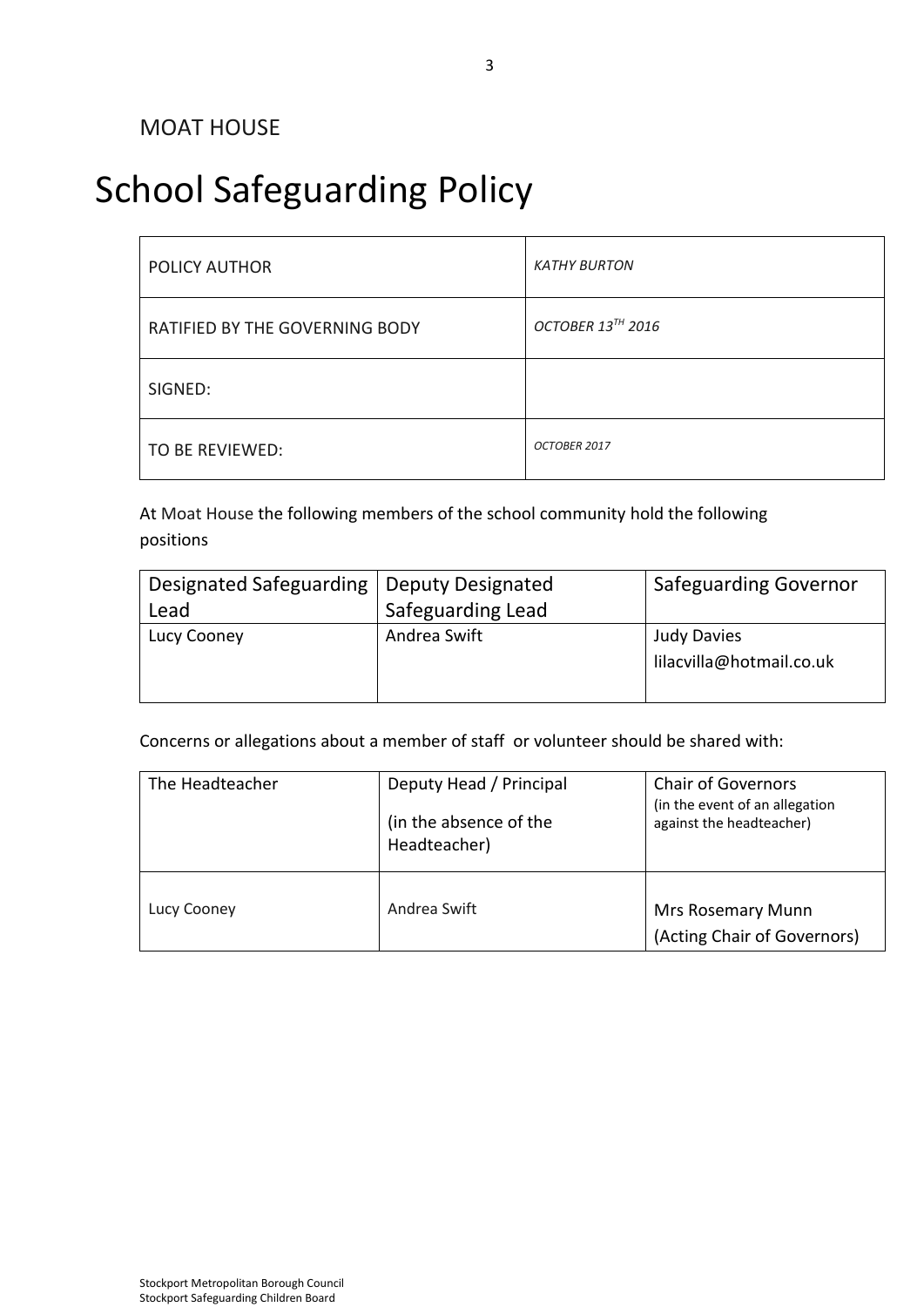# <span id="page-3-0"></span>**OUTLINE**

Safeguarding and promoting the welfare of children and young people is everyone's responsibility. Everyone who comes into contact with children, their families and carers has a role to play in safeguarding them and promoting their welfare. In order to fulfil this responsibility effectively, all professionals should make sure their approach is childcentred. This means that they should consider, at all times, what is in the best interests of the child.

No single professional can have a full picture of a child's needs and circumstances. If children and families are to receive the right help at the right time, everyone who comes into contact with them has a role to play in identifying concerns, sharing information and taking prompt action. In line with this understanding, any adult working or volunteering the school community has a responsibility to recognise when a child or young person may be in need or be vulnerable in some way, and to respond to this recognition in a timely and appropriate way.

## <span id="page-3-1"></span>SAFEGUARDING DEFINITION:

Safeguarding and promoting the welfare of children is defined for the purposes of this guidance as: protecting children from maltreatment; preventing impairment of children's health or development; ensuring that children grow up in circumstances consistent with the provision of safe and effective care; and taking action to enable all children to have the best outcomes.

("*Working Together to Safeguarding Children" DfE 2015)*

# <span id="page-3-2"></span>CHILD PROTECTION DEFINITION:

Child Protection is a part of the safeguarding agenda. It refers to the action that is required to be undertaken to protect children who are suffering, or are likely to suffer, significant harm.

### THIS POLICY ENCOMPASSES CHILD PROTECTION.

Children includes everyone under the age of 18 (Children Act 1989 and 2004) and this is the term used throughout the rest of this policy.

### <span id="page-3-3"></span>RATIONALE:

At Moat House we recognise the responsibility we have under Section 175 of the Education and Inspections Act 2002, to have arrangements for safeguarding and promoting the welfare of children. The Governing Body approve the S175/157 return to the LA on a yearly basis. This policy demonstrates the schools commitment and compliance with safeguarding legislation.

Staff and volunteers working in our school have a crucial role to play in noticing indicators of possible abuse or neglect and referring them to the correct persons or services for support and intervention. Everyone working or volunteering at this school is trained to recognise signs of concern and in line with this policy must report concerns following school and local authority procedures.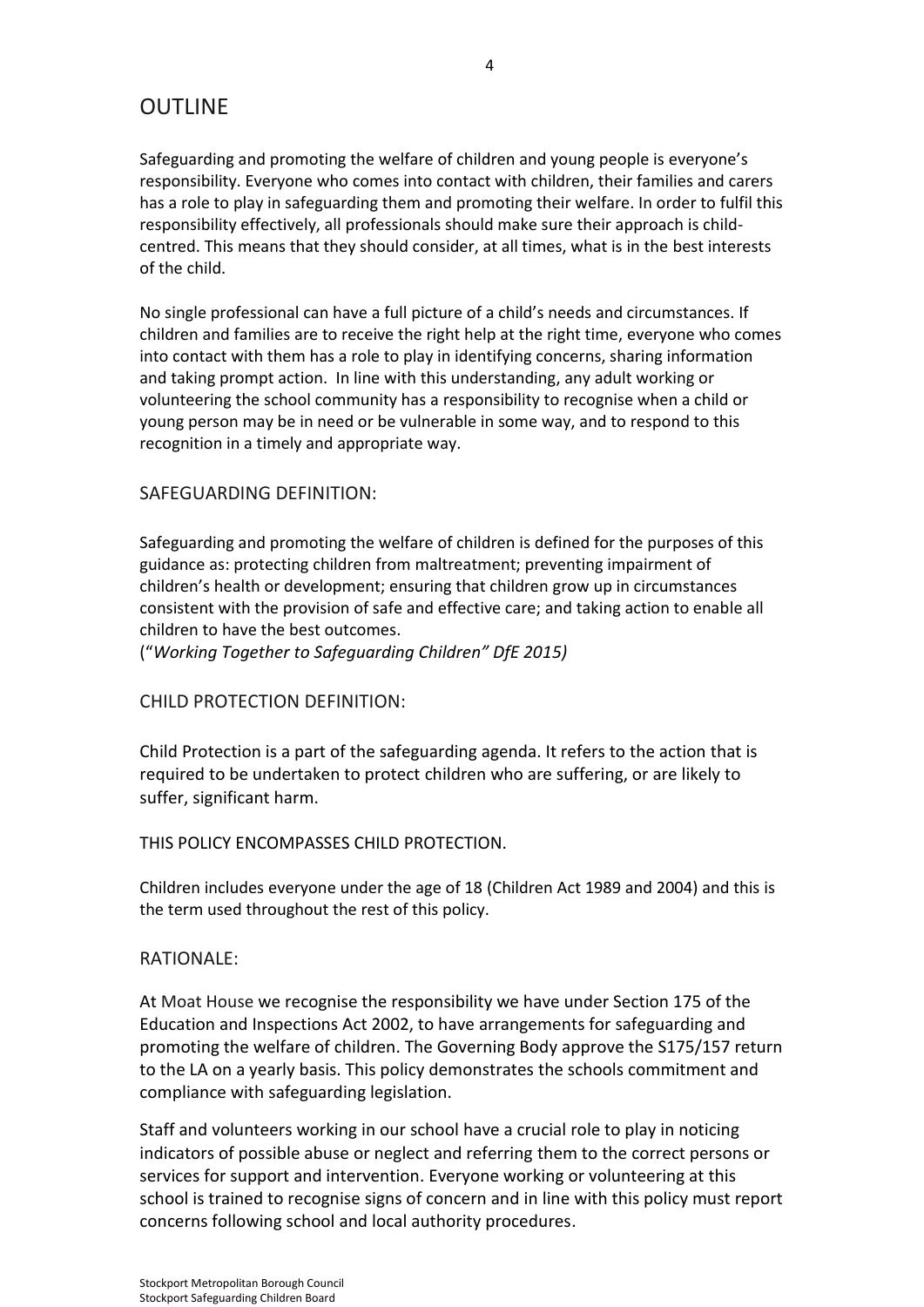Staff and volunteers are updated on safeguarding issues frequently across the year – teaching and support staff discuss issues or concerns on a weekly basis and all staff are reminded about safeguarding at termly full staff meetings. These updates include learning from serious case reviews and local learning reviews on how to improve practice to prevent children from being harmed.

### <span id="page-4-0"></span>PURPOSE:

The purpose of the policy is to ensure that the welfare of children is understood and promoted at all times. In this school we understand that the welfare of the child is paramount.

We strive to ensure that all children regardless of their age, gender, ability, culture, race, language, religion or sexual identity are protected from harm in all its forms. All staff and volunteers have an equal responsibility to act on concerns, suspicions or disclosures that lead them to suspect or understand a child may being at risk of harm.

As part of our duty of care we also work to ensure that pupils and staff involved in safeguarding and child protection issues receive appropriate support.

All staff and volunteers are required to adhere to our Code of Conduct (including the use of ICT and social media). All staff and volunteers understand what to do if there are concerns or allegations about any adult working or volunteering in our school during or outside of the normal school day.

The procedures contained in this policy apply to all staff, volunteers, sessional workers, students, agency staff or anyone working on behalf of Moat House We expect that this policy takes primacy over other agency policies when work is being delivered on this site or on our behalf, as we maintain a duty of care to all in our school community. Any expected exception to this must be named and negotiated ahead of work being undertaken.

### <span id="page-4-1"></span>LANGUAGE:

Safeguarding and promoting the welfare of children refers to the process of protecting children from maltreatment, preventing the impairment of children's health or development, ensuring that children are growing up in circumstances consistent with the provision of safe and effective care and taking action to enable all children to have the best life chances.

Child Protection refers to the activity undertaken to protect specific children who are suffering, or are likely to suffer, significant harm.

Staff refers to all those working for or on behalf of the School in either a paid or voluntary capacity and will be used from this point on in this document.

Child refers to all young people who have not yet reached the age of 18.

Parent refers to birth parents and other adults who are in a parenting role including; step-parents, foster parents, carers and adoptive parents.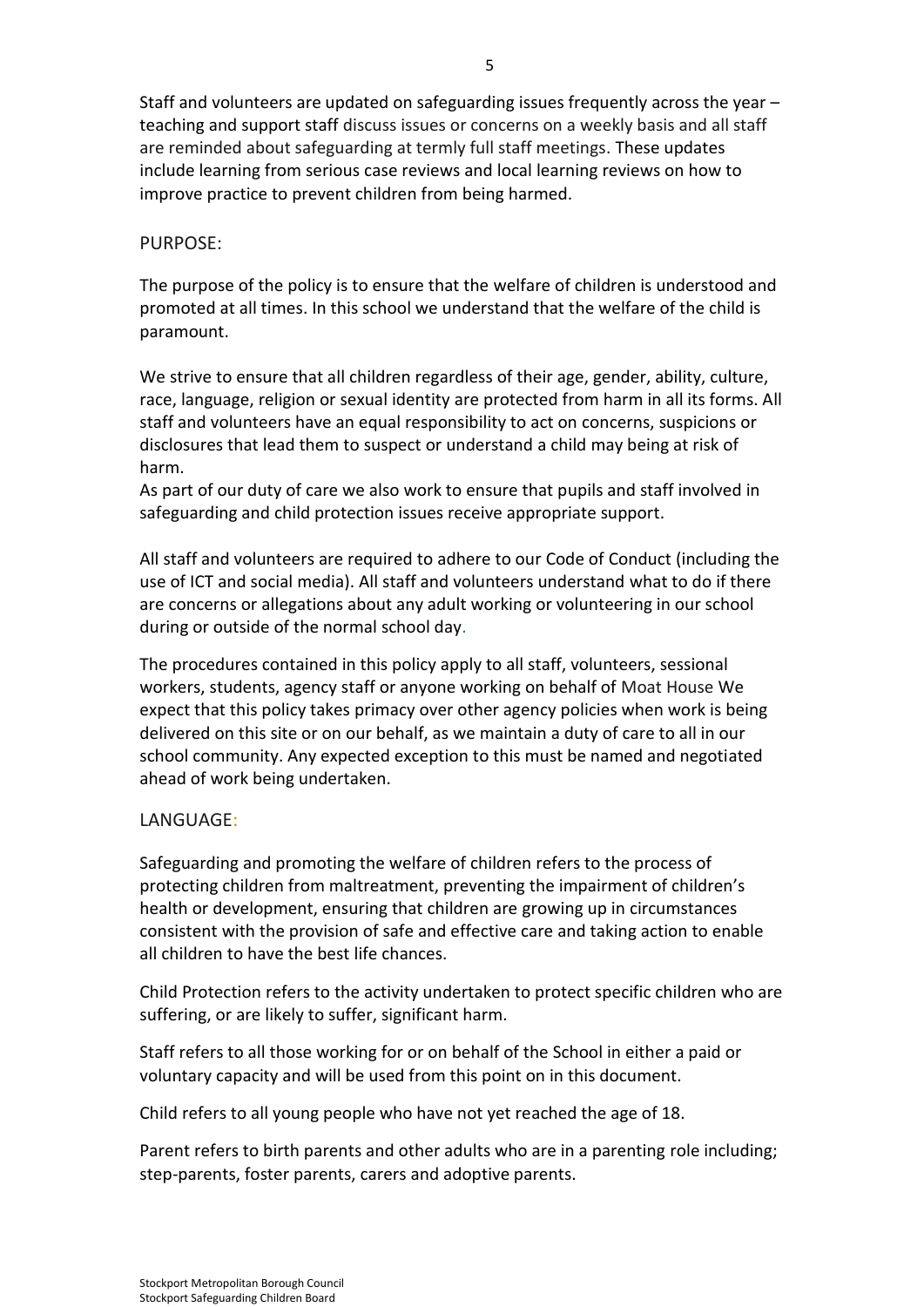## <span id="page-5-0"></span>**CONTENTS**

This policy has been divided into four key areas:

Prevention Procedures and Record Keeping Support Safer Recruitment

Additional materials are referenced or provided in the Appendices.

Detailed procedural guidance and additional references are available to all staff and governors here- [Greater Manchester Safeguarding Procedures](http://greatermanchesterscb.proceduresonline.com/) .

# <span id="page-5-1"></span>PREVENTION

We will establish and maintain an ethos where:

Children feel safe and secure in an environment which allows them to learn, and develop on a journey to achieving their full potential.

Children understand that there are adults in the school whom they can talk to if worried, scared or facing difficulty. We will work hard to be a restorative staff team who actively listen and respond.

Staff development and awareness in respect of safeguarding is given the highest priority across the school to ensure we all fully understand and implement the national and local agenda.

We provide frequent, appropriate opportunities for Personal, Social and Health Education throughout the curriculum, ensuring children develop skills and understanding on their journey to adulthood which will enable them to be safe; develop the skills to recognise healthy and unhealthy relationships (both online and in the physical world); and where to find sources of support.

Children are supported in recognising risks in various forms including on the internet. That children understand what kind of physical contact is acceptable and are able to recognise inappropriate pressure from others, including that which threatens their personal safety and well-being and give them strategies to counter this.

Staff feel empowered to share safeguarding concerns in a swift and timely way bringing them to the attention of the Designated Safeguarding Lead (DSL) and/ or the Head Teacher Accepting that safeguarding is the responsibility of all in our community, staff feel able to ask safeguarding questions and receive appropriate feedback following up on concerns as part of this shared responsibility to safeguard children.

Stockport Metropolitan Borough Council Stockport Safeguarding Children Board Emerging issues and themes are proactively addressed and fed back to the Local Authority (LA) and Stockport Safeguarding Children Board (SSCB), via the Senior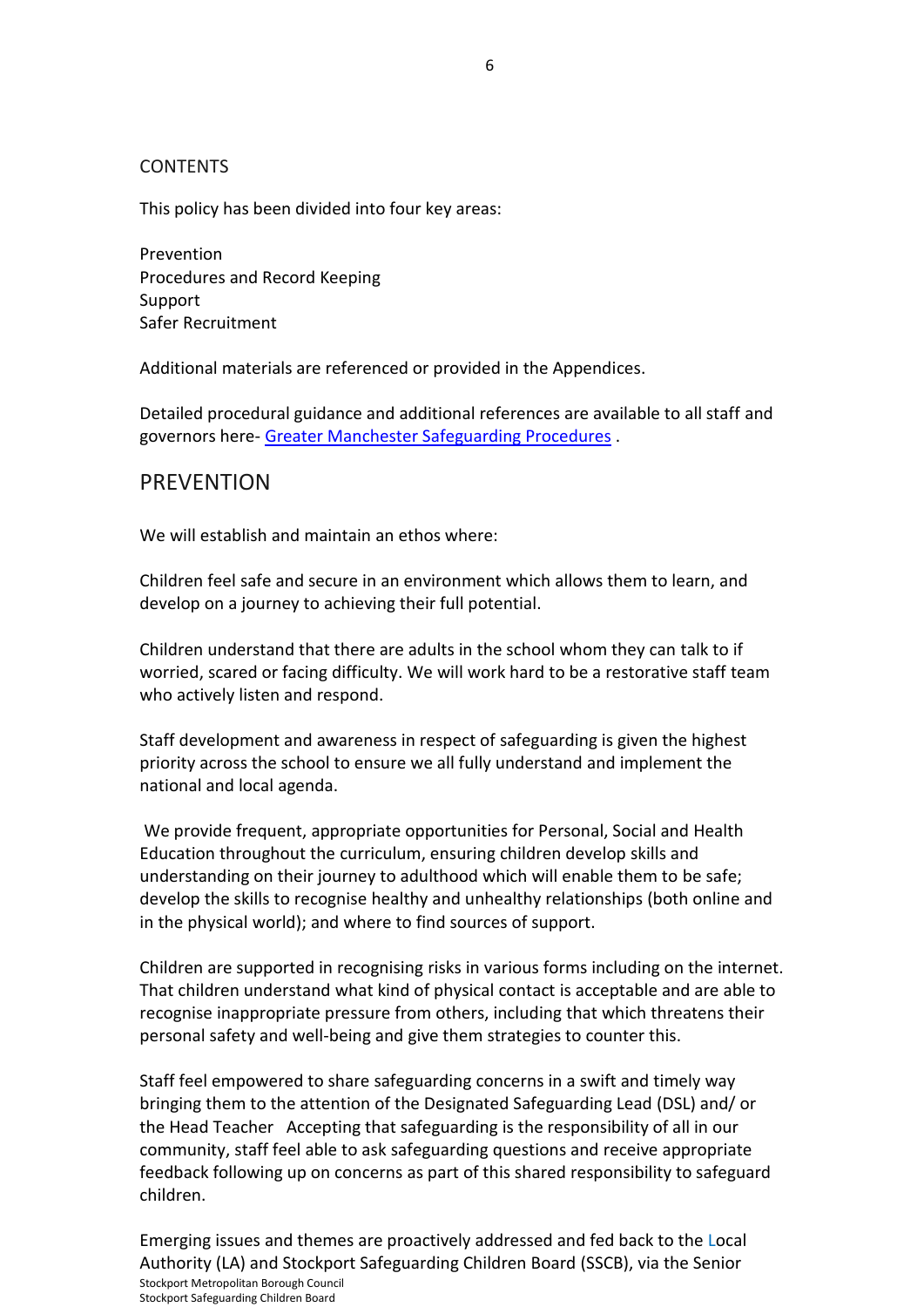Advisor for Safeguarding in Education (SASE) to ensure a multi-agency awareness and that strategies are developed.

There is a clear approach to substance misuse (drugs and alcohol). Any issues of drugs and substance misuse are recorded and there are strategies to educate children appropriately delivered throughout the school and curriculum.

We use the mechanisms and services available to understand the range of issues which may make a child vulnerable and ensure children and young people receive the most appropriate support or referral and access to other provision; actively supporting multi agency planning for those children and, in doing so, providing information about the 'voice of the child' and the child's personal experiences and perspectives as evidenced by observations or information provided.

Our school's arrangements for consulting with, listening and responding to pupils are discussions in Life Skills lessons, annual Pupil Questionnaire in February and at the end of the academic year.

Our school's arrangements for consulting with, listening and responding to parents are our open door policy which all parents are carers are made aware of as well as the annual Parents' Questionnaire in February.

There is a commitment to the continuous development of staff with regard to safeguarding training:

- All staff access training annually with regular updates across the academic year.
- We undertake SSCB 'endorsed' Basic Awareness training and all new staff, as part of their induction, access safeguarding training within the first term of their employment/placement.
- The Designated Lead attends the SSCB safeguarding training on an annual basis.
- <span id="page-6-0"></span> The Designated Safeguarding Lead, and/or Deputy attend the Designated Safeguarding Lead Network Meetings held each term, coordinated by the SASE, thereby enabling them to keep up to date with safeguarding practices and be aware of any concerns/themes emerging locally.

### **DEFINITIONS**

Staff are trained and supported to understand the types of abuse that some children experience and work to the following definitions:

# **All school staff are aware that abuse, neglect and safeguarding issues are rarely standalone events that can be covered by one definition or label. In most cases multiple issues may overlap with one another.**

**Abuse:** a form of maltreatment of a child. Somebody may abuse or neglect a child by inflicting harm or by failing to act to prevent harm. Children may be abused in a family or in an institutional or community setting by those known to them or, more rarely, by others (e.g. via the internet). They may be abused by an adult or adults or another child or children.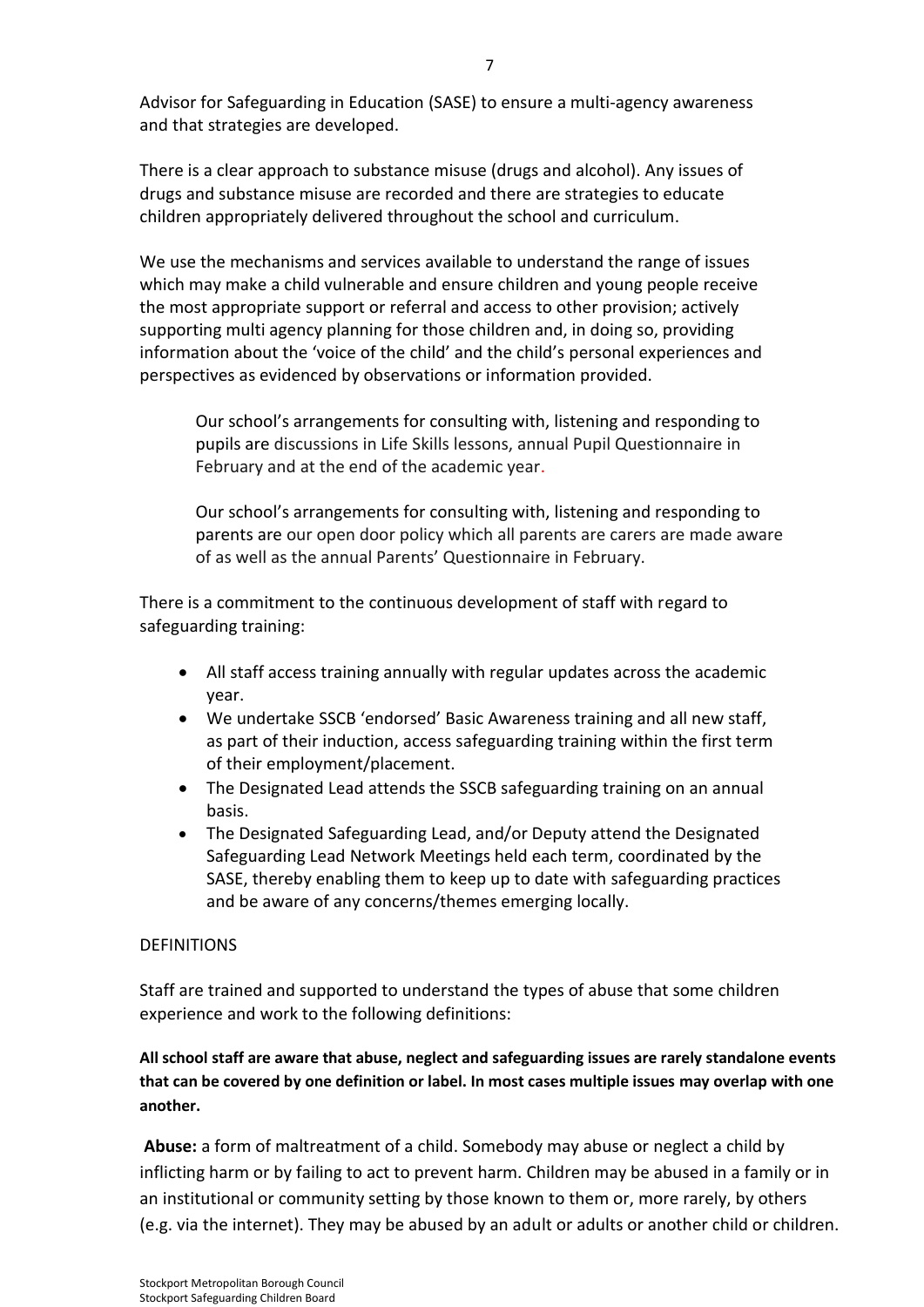**Physical abuse**: a form of abuse which may involve hitting, shaking, throwing, poisoning, burning or scalding, drowning, suffocating or otherwise causing physical harm to a child. Physical harm may also be caused when a parent or carer fabricates the symptoms of, or deliberately induces, illness in a child.

**Emotional abuse**: the persistent emotional maltreatment of a child such as to cause severe and adverse effects on the child's emotional development.

It may involve conveying to a child that they are worthless or unloved, inadequate, or valued only insofar as they meet the needs of another person.

It may include not giving the child opportunities to express their views, deliberately silencing them or 'making fun' of what they say or how they communicate.

It may feature age or developmentally inappropriate expectations being imposed on children. These may include interactions that are beyond a child's developmental capability as well as overprotection and limitation of exploration and learning, or preventing the child participating in normal social interaction.

It may involve seeing or hearing the ill-treatment of another.

It may involve serious bullying (including cyberbullying), causing children frequently to feel frightened or in danger, or the exploitation or corruption of children.

Some level of emotional abuse is involved in all types of maltreatment of a child, although it may occur alone.

**Sexual abuse**: involves forcing or enticing a child or young person to take part in sexual activities, not necessarily involving a high level of violence, whether or not the child is aware of what is happening. The activities may involve physical contact, including assault by penetration (for example rape or oral sex) or non-penetrative acts such as masturbation, kissing, rubbing and touching outside of clothing. They may also include non-contact activities, such as involving children in looking at, or in the production of, sexual images, watching sexual activities, encouraging children to behave in sexually inappropriate ways, or grooming a child in preparation for abuse (including via the internet). Sexual abuse is not solely perpetrated by adult males. Women can also commit acts of sexual abuse, as can other children.

**Neglect**: the persistent failure to meet a child's basic physical and/or psychological needs, likely to result in the serious impairment of the child's health or development. Neglect may occur during pregnancy as a result of maternal substance abuse. Once a child is born, neglect may involve a parent or carer failing to:

- provide adequate food, clothing and shelter (including exclusion from home or abandonment);
- protect a child from physical and emotional harm or danger;
- ensure adequate supervision (including the use of inadequate care-givers); ensure access to appropriate medical care or treatment.
- include neglect of, or unresponsiveness to, a child's basic emotional needs.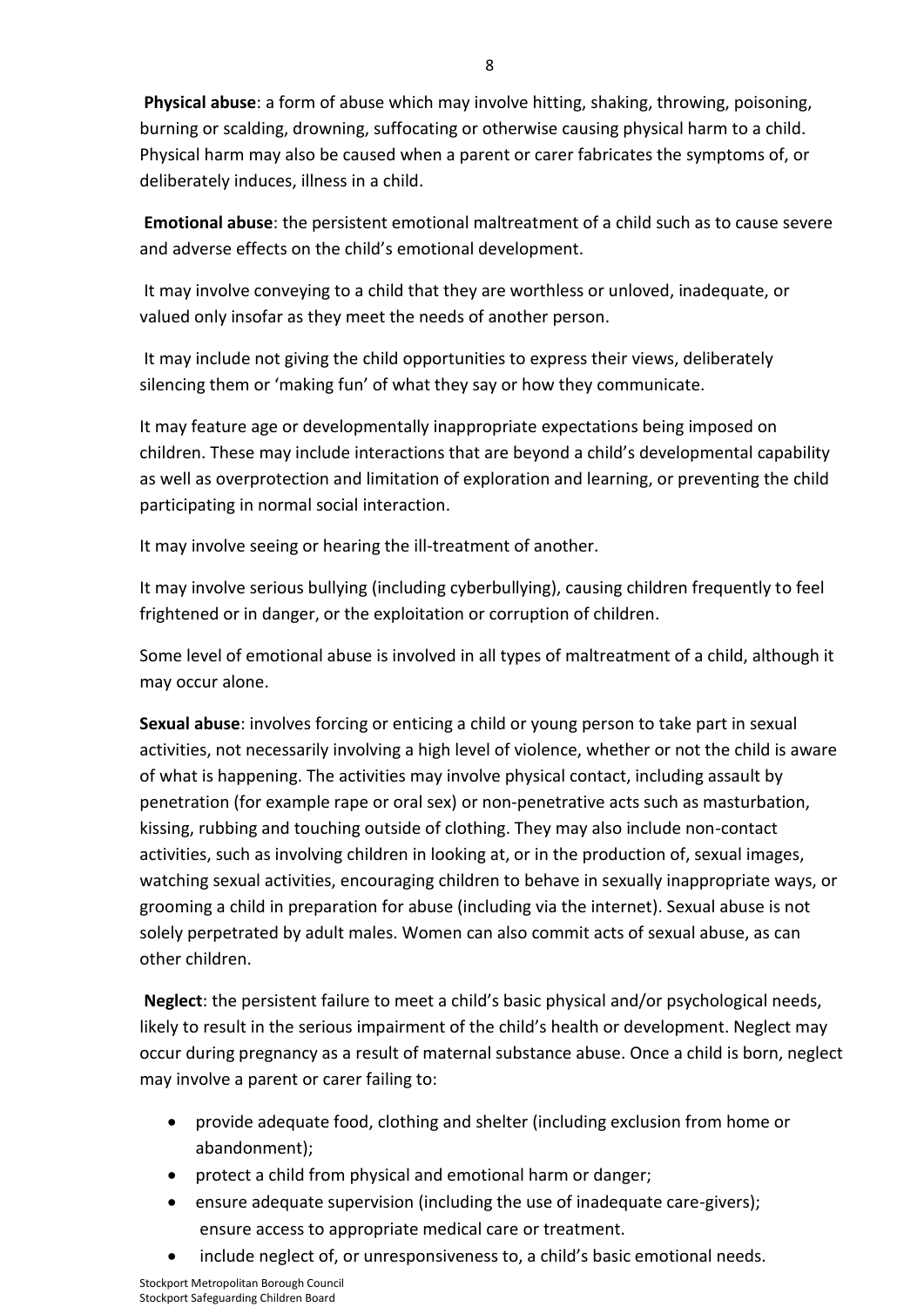**Children and young people who harm others:** the detriment caused to children by the harmful and bullying behaviour of other children can be significant. This may involve single incidents or ongoing physical, sexual or emotional (including verbal) harm perpetrated by a single child or by groups / gangs of children. Such harm or abuse will be referred to the Multi-agency Safeguarding and Support Hub (MASSH) or Police and other agencies as appropriate and further advice and guidance sought.

# <span id="page-8-0"></span>ROLES AND RESPONSIBILITIES

The school will ensure that every member of staff and person working on behalf of the School:

- Knows the name of the DSL and any deputies and understands his/her role and responsibilities.
- Understands they have an individual responsibility to refer safeguarding and child protection concerns.
- Will receive training at the point of induction so that they know:
	- their personal responsibility / code of conduct / teaching standards
	- SSCB child protection procedures and how to access them
	- the need to be vigilant in identifying cases of abuse at the earliest opportunity
	- how to support and respond to a child who discloses abuse/ significant harm
	- their duty concerning unsafe practices of a colleague.
	- the DSL will disclose any information about a pupil to other members of staff **only** on a need to know basis
	- the school will undertake appropriate discussion with parents prior to involvement with other agencies wherever this is appropriate.
	- the school will ensure that parents have an understanding of their obligations re: Child Protection by intervention as and when appropriate.
	- to develop effective links with relevant agencies in relation to safeguarding (child protection)
	- to ensure that, where there are unmet needs, an assessment of early help is initiated
	- to send appropriate representatives to case conferences, core groups and child protection review meetings

WE will notify any Lead Social Worker if:

- a pupil subject to a Child Protection Plan (CPP) is excluded (fixed term or permanent)
- there is an unexplained absence of a pupil on a CPP of more than 2 days or 1 day following a weekend, or as agreed as part of a CPP.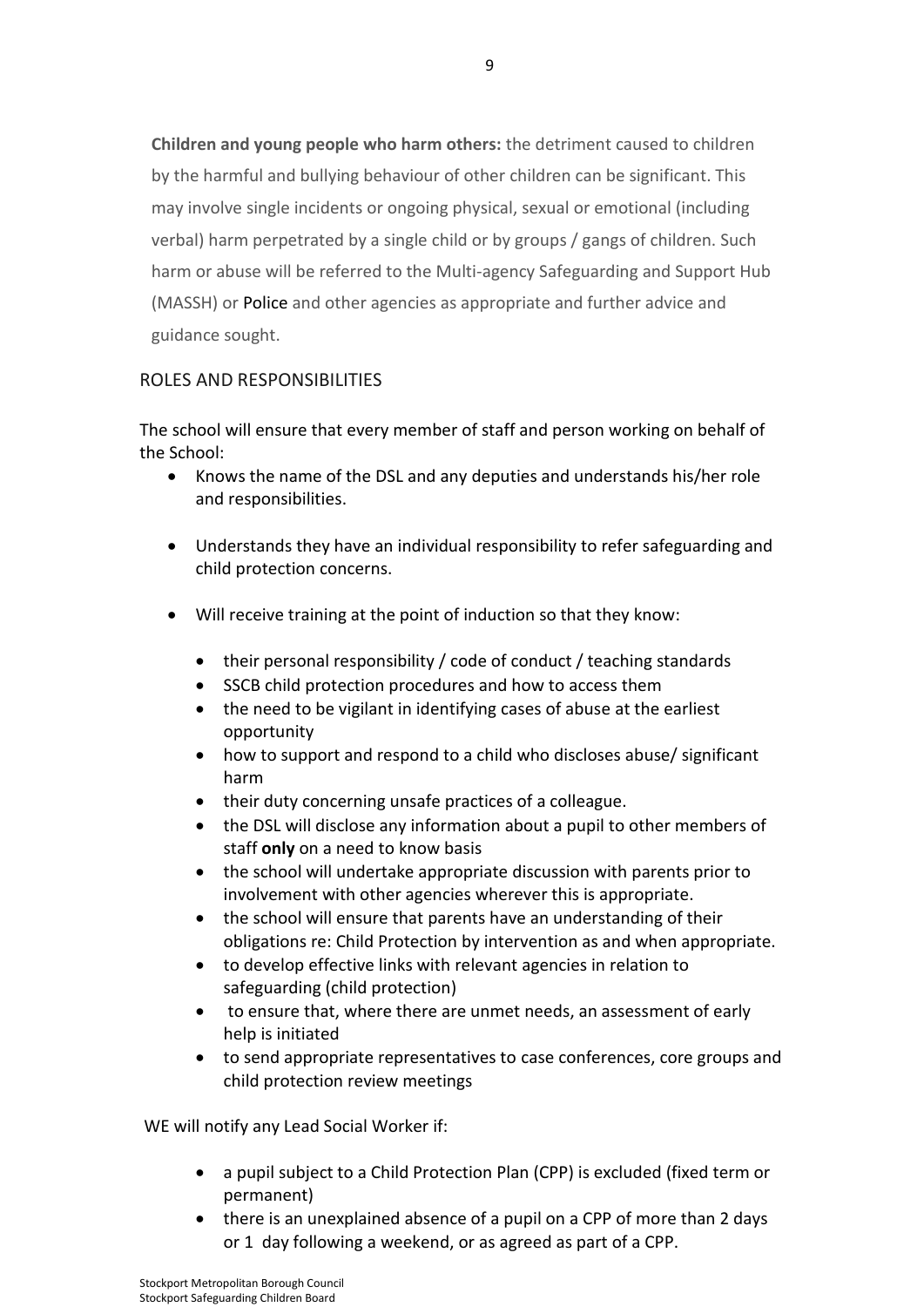if a child is misssing and there is a need to follow Stockport's policy and any statutory guidance on Children Missing Education (CME).

<span id="page-9-0"></span>SAFER USE OF THE INTERNET AND DIGITAL TECHNOLOGY (including Early Years provision)

Moat House recognises that in a modern learning environment, use of the Internet, multimedia devices and digital imaging facilities are part of everyday requirements. However a child/young person's safety will remain the priority of the school.

All staff are aware that any items that have capability for use of the Internet or the creation of digital images (including mobile phones) must be used by children/young people under appropriate supervision. If any such item that belongs to a member of staff is brought onto the school site, it is the responsibility of that staff member to ensure that these items contain nothing of an inappropriate nature and that they are used in line with school policy. (see Acceptable User Policy (AUP) - please make sure you have an AUP that covers both pupils and staff).

Children/young people are not permitted to access their mobile devices during school hours as these are handed in as they arrive at school and securely stored in the safe in the office.

If there is any suspicion that any multimedia device or computer contains any images or content of an inappropriate nature it will be locked, secured and, the Head Teacher or DSL should be informed immediately.

# <span id="page-9-1"></span>Use of mobile phones

Mobile phones have a place in settings, especially on outings when they are often the only means of contact available to settings and can be helpful in ensuring children are kept safe.

We will:

- Only use mobile phones appropriately, and ensure staff have a clear understanding of what constitutes misuse and know how to minimise the risk.
- Ensure the use of a mobile phone does not detract from the quality of supervision and care of children.
- Ensure all mobile phone use is open to scrutiny.
- Ensure staff are vigilant and alert to any potential warning signs of the misuse of mobile phones.
- Ensure staff are responsible for their own behaviour regarding the use of mobile phones and should avoid putting themselves into compromising situations, which could be misinterpreted and lead to potential allegations.
- Ensure the use of mobile phones on outings is included as part of the risk assessment, for example, how to keep personal numbers that may be stored on the phone safe and confidential.
- Adhere to the school policy on the recording of images and the use of equipment –this policy is in the policy folder on the staff server.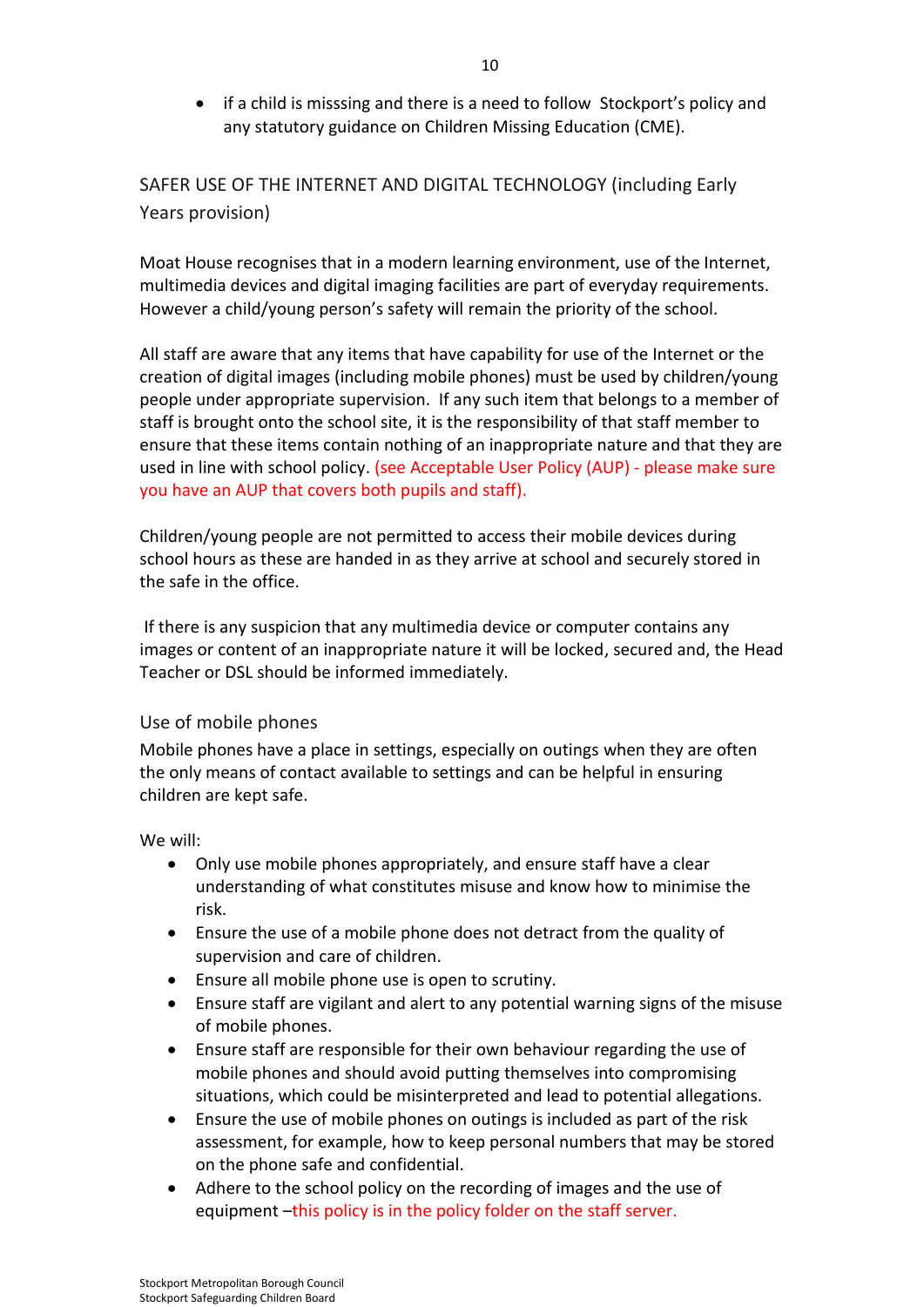## <span id="page-10-0"></span>Work mobiles

To protect children we will ensure that any work mobile:

- Is only used by allocated people.
- Is protected with a password/ PIN and clearly labelled.
- Is stored securely when not in use.
- Is not used in areas such as toilets, changing rooms, nappy changing areas and sleep areas.
- If used for taking photographs, the images are deleted regularly and are taken in line with prior written parent/carer permission.

## <span id="page-10-1"></span>Personal mobiles

To protect children we will ensure that personal mobiles:

- Are stored securely by staff and will be switched off whilst staff are on duty.
- Are not used to take pictures of the children attending the setting or that images are not shared.
- Will not be used to take photographs, video or audio recordings in our setting.
- Are not used to contact parents or children –exception will only be by agreement with the SLT.

Visitors are not permitted to use mobile phones or other camera/ internet enabled devices without the express permission of the Headteacher.

All pupils hand in mobile phones and devices as they arrive at school. This is explained to parents of Y11 and 12 pupils and to older pupils personally as they are admitted to Moat House. This policy is strictly enforced.

# <span id="page-10-2"></span>Cameras: Photography and Images

The vast majority of people who take or view photographs or videos of children do so for entirely innocent, understandable and acceptable reasons. However, due to cases of abuse to children through taking or using images, we must ensure that we have safeguards in place.

To protect children we will:

- Obtain parents' and carers' consent for photographs to be taken used for or published (for example, on our website or displays).
- Ensure the school's designated camera is only used in the school and any images taken will not be emailed as it may not be secure. (In some instances, it may be required to seek parental permission to email images, but the potential risks must be made clear to parents).
- Ensure that children are appropriately dressed, and only use the child's first name with an image.
- Ensure that personal cameras are not used to take photographs, video or audio recordings in our school without prior explicit consent from the school, for example, for a special event, such as a Christmas lunch.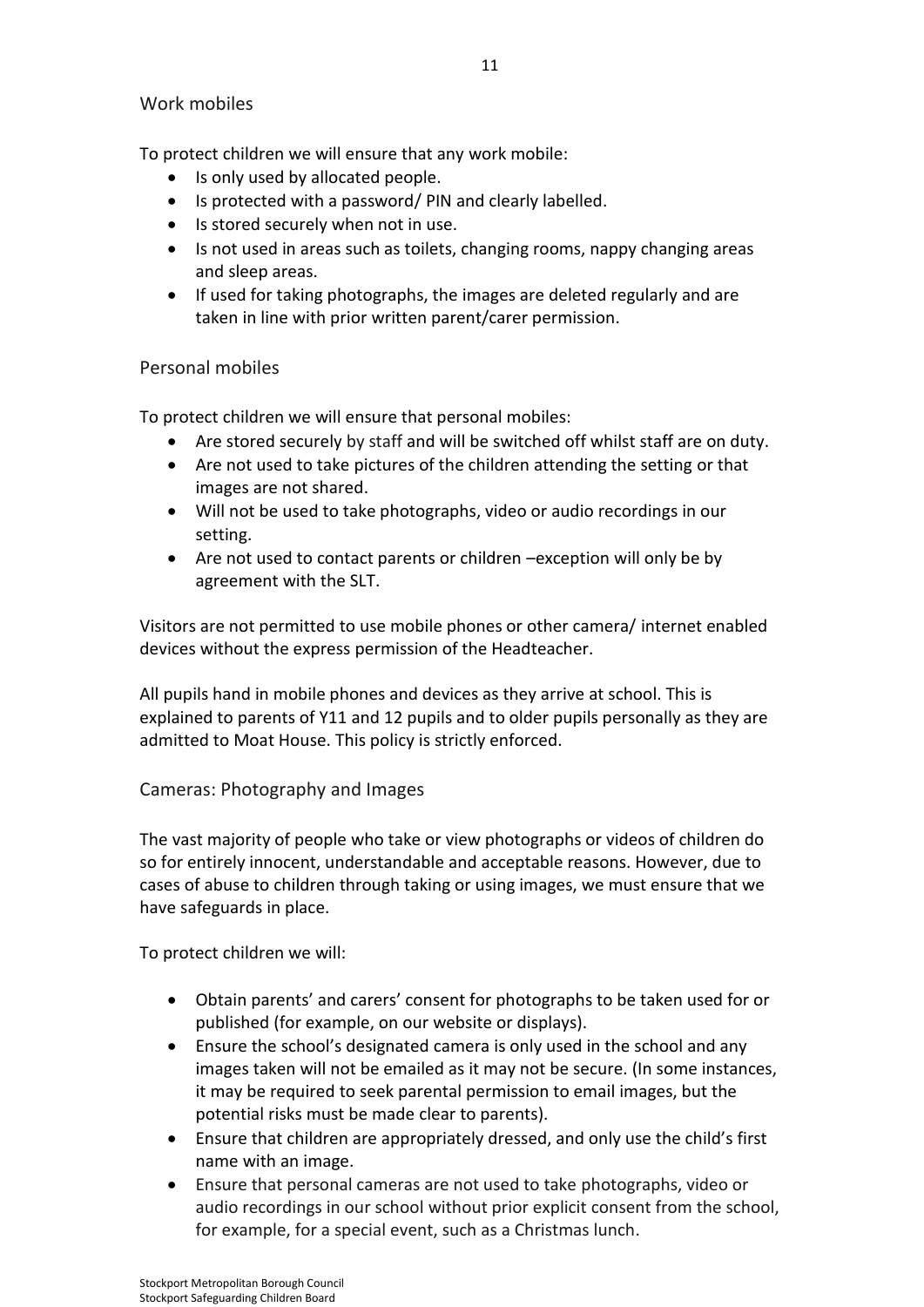- Ensure that all images are stored securely and password protected. Where images are stored the setting will register with the Information Commissioners Office (ICO), in accordance with data protection laws.
- Ensure where professional photographers are used DBSs, references and parental consent will be obtained prior to photographs being taken.
- Ensure 'acceptable use' rules regarding the use of cameras by children are embedded in practice.
- Ensure the use of cameras is closely monitored and open to scrutiny.

# <span id="page-11-0"></span>**SEXTING**

'Sexting' (self-generated inappropriate images) is one of a number of 'risk-taking' behaviours associated with the use of digital devices, social media or the internet. It is accepted that young people experiment and challenge boundaries and therefore the risks associated with 'online' activity can never be completely eliminated. However Moat House takes a pro-active approach in its ICT and other programmes to help students to understand, assess, manage and avoid the risks associated with 'online activity'. The school recognises its duty of care to its young people who do find themselves involved in such activity as well as its responsibility to report such behaviours where legal or safeguarding boundaries are crossed.

There are a number of definitions of 'sexting' but for the purposes of this policy sexting is simply defined as:

- Inappropriate images or videos generated by children under the age of 18, or
- Of children under the age of 18 that are of a sexual nature or are indecent.
- These images are shared between young people and/or adults via a mobile phone, hand held device, computer, 'tablet' or website with people they may or may not know.

There are many different types of sexting and it is likely that no two cases will be the same. It is necessary to carefully consider each case on its own merit. However, it is important that Moat House applies a consistent approach when dealing with an incident to help protect young people and the school. For this reason the Designated Safeguarding Lead (or Headteacher in the absence of the DSL) needs to be informed of any 'sexting' incidents. The range of contributory factors in each case also needs to be considered in order to determine an appropriate and proportionate response. All colleagues are expected to be aware of this policy.

Further advice can be found here: <http://swgfl.org.uk/magazine/Managing-Sexting-Incidents/Sexting-Advice.aspx>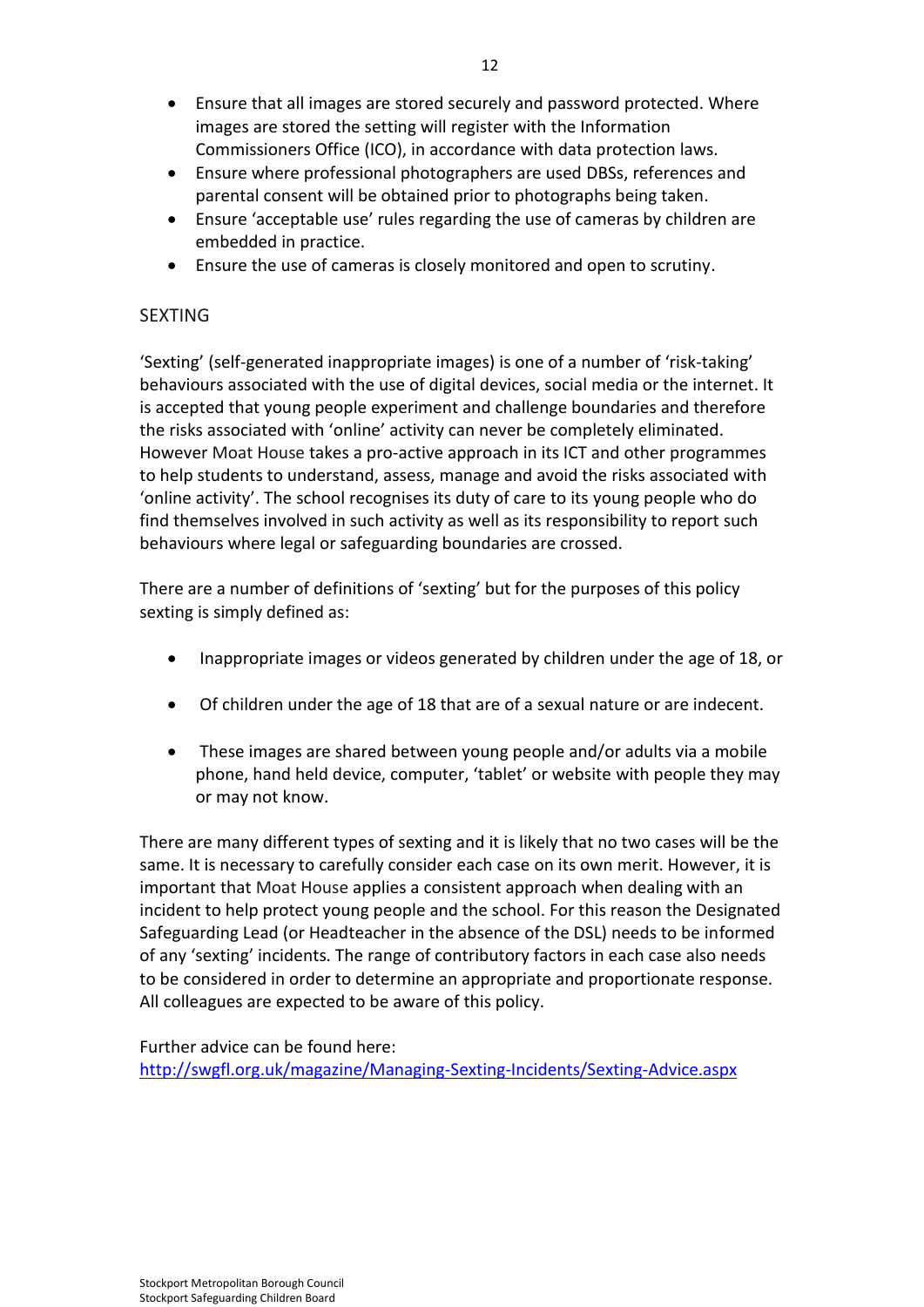# <span id="page-12-0"></span>PROCEDURES AND RECORD-KEEPING

Moat House will follow [Greater Manchester Safeguarding Procedures](http://greatermanchesterscb.proceduresonline.com/) in detail and adhere to any local guidance and policies from SSCB as required.

The school will ensure that:

Safeguarding information including Child Protection information is stored and handled in line with the principles of the Data Protection Act 1998 ensuring that information is:

- used fairly and lawfully
- for limited, specifically stated purposes
- used in a way that is adequate, relevant and not excessive
- accurate
- $\bullet$  kept for no longer than necessary
- handled according to people's data protection rights
- kept safe and secure.

Any concerns about a child will be recorded in writing as soon as possible and in any circumstance within 24 hours. **The inability to record a concern should not delay the sharing of urgent information to the DSL (police or social care if required) verbally. Written records should then be made as soon as possible.** 

All records will provide a factual, evidence-based account using the pupil's words. Timely, accurate recording of every episode/incident/concern/activity/actions will be made including telephone calls to other professionals. Records will be signed, dated and where appropriate, witnessed. Support and advice will be sought from Children's Social Care (via the MASSH), Senior Advisor for Safeguarding in Education (SASE) or the Local Area Designated Officer (LADO), whenever necessary.

Hard copies of records or reports relating to safeguarding and child protection concerns will be kept in a separate, confidential file, securely stored away from the main pupil file. Authorisation to access these or electronic records will be controlled by the Headteacher and Designated Safeguarding Lead. There is an indicator on the main file that the child has an additional record to ensure that this is not overlooked.

There is always a DSL on hand who has the necessary seniority and skills, has undertaken appropriate safeguarding training, and is given the time to carry out this important role.

This safeguarding policy is updated annually or in line with any new DfE guidance (as required).

In the case of child protection referral the DSL will contact MASSH immediately (alongside any other emergency or support services that may be required).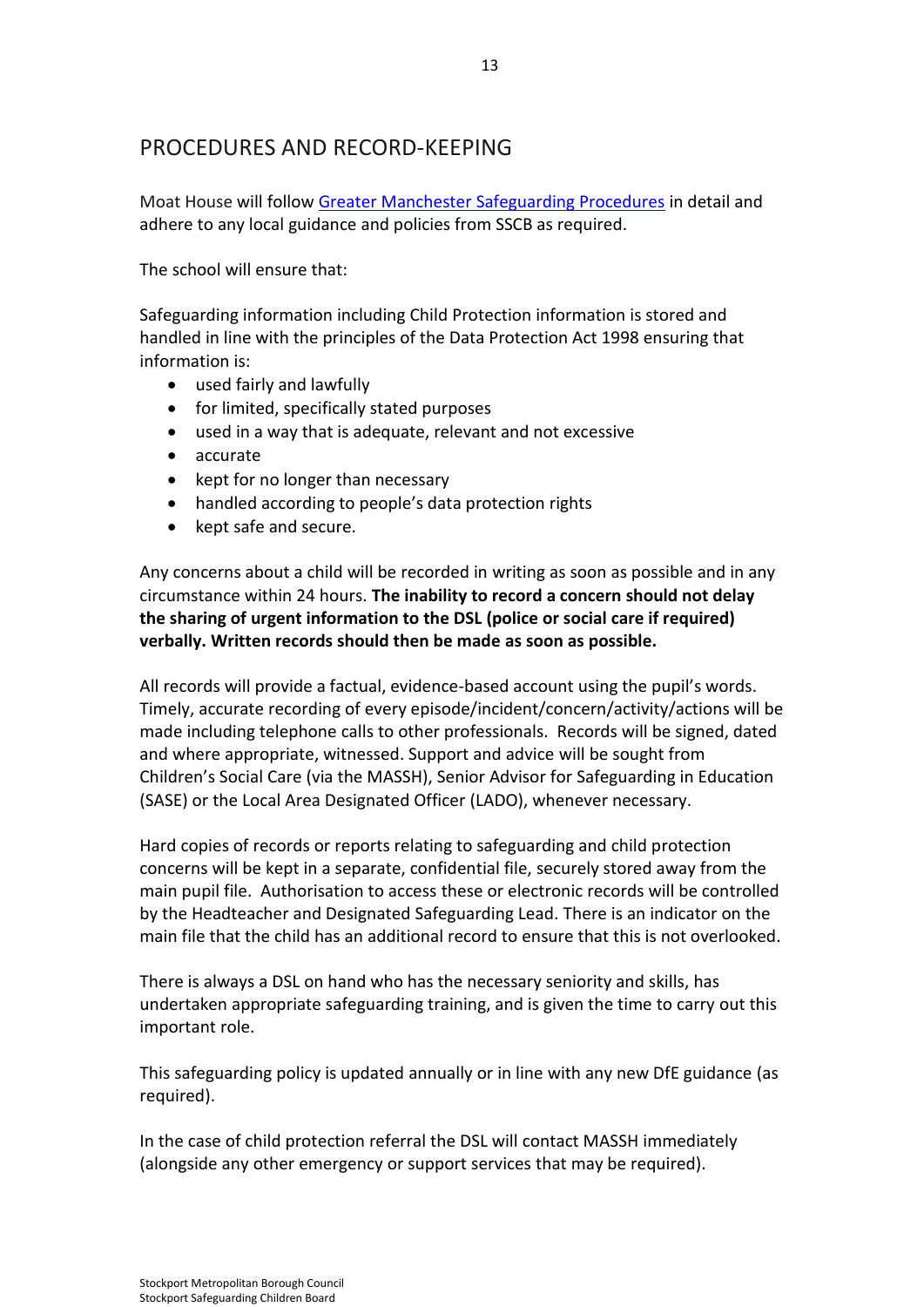In the case of poorly explained serious injuries or where behaviour or concerns arouse suspicion or if in any doubt, the Designated Safeguarding Lead should contact the MASSH for advice.

The DSL will keep written, signed and dated records detailing any disclosures and action taken as near to the time of disclosure as possible even when no investigation is undertaken; following up any verbal referral to the MASSH in writing within 24 hours.

Conversations with a pupil who discloses abuse should follow the basic principles:

- listen rather than directly question, remain calm
- never stop a pupil who is recalling significant events
- make a record of discussion to include time, place, persons present and what was said (in their own words)
- advise the pupil you will have to pass the information on
- never take photographs of any injury or record conversations electronically
- Never promise confidentiality to a pupil or adult.

Where an allegation of abuse is made against any member of staff/ volunteer, deputy or designated safeguarding person, the Headteacher will speak with the LADO at the Safeguarding Children Unit to discuss the next steps.

If the allegation is against the Head, the Chair of Governors should be contacted immediately and s/he seek advice from the LADO. If the allegation is against both Head and Chair then the LADO should be contacted directly .No member of staff will conduct their own investigation or pass on information to the alleged perpetrator.

# <span id="page-13-0"></span>**SUPPORTING VULNERABLE PUPILS Vulnerable Pupils**

Particular vigilance will be exercised in respect of pupils who are the subjects of Child Protection Plans and any incidents or concerns involving these pupils will be reported immediately to the lead Social Worker. If the pupil in question is a Looked After (LAC) child, this will also be brought to the notice of the Designated Teacher with responsibility for LAC. If a pupil discloses that they have witnessed domestic violence or it is suspected that they may be living in a household, which is affected by family violence, this will be referred to the DSL. The School acknowledges the additional needs for support and protection of children who are vulnerable by virtue of disability, homelessness, refugee/asylum seeker status, the effects of substance abuse, mental health and learning disability within the family, those who are young carers, mid-year admissions and pupils who are excluded from school or subject to a managed transfer. We acknowledge that children who are affected by abuse or neglect may demonstrate their needs and distress through their words, actions, behaviour, demeanour, schoolwork or other children. The School has a strong commitment to an anti-bullying policy and will consider all coercive acts and inappropriate child on child behaviour and sexual activity within a safeguarding context.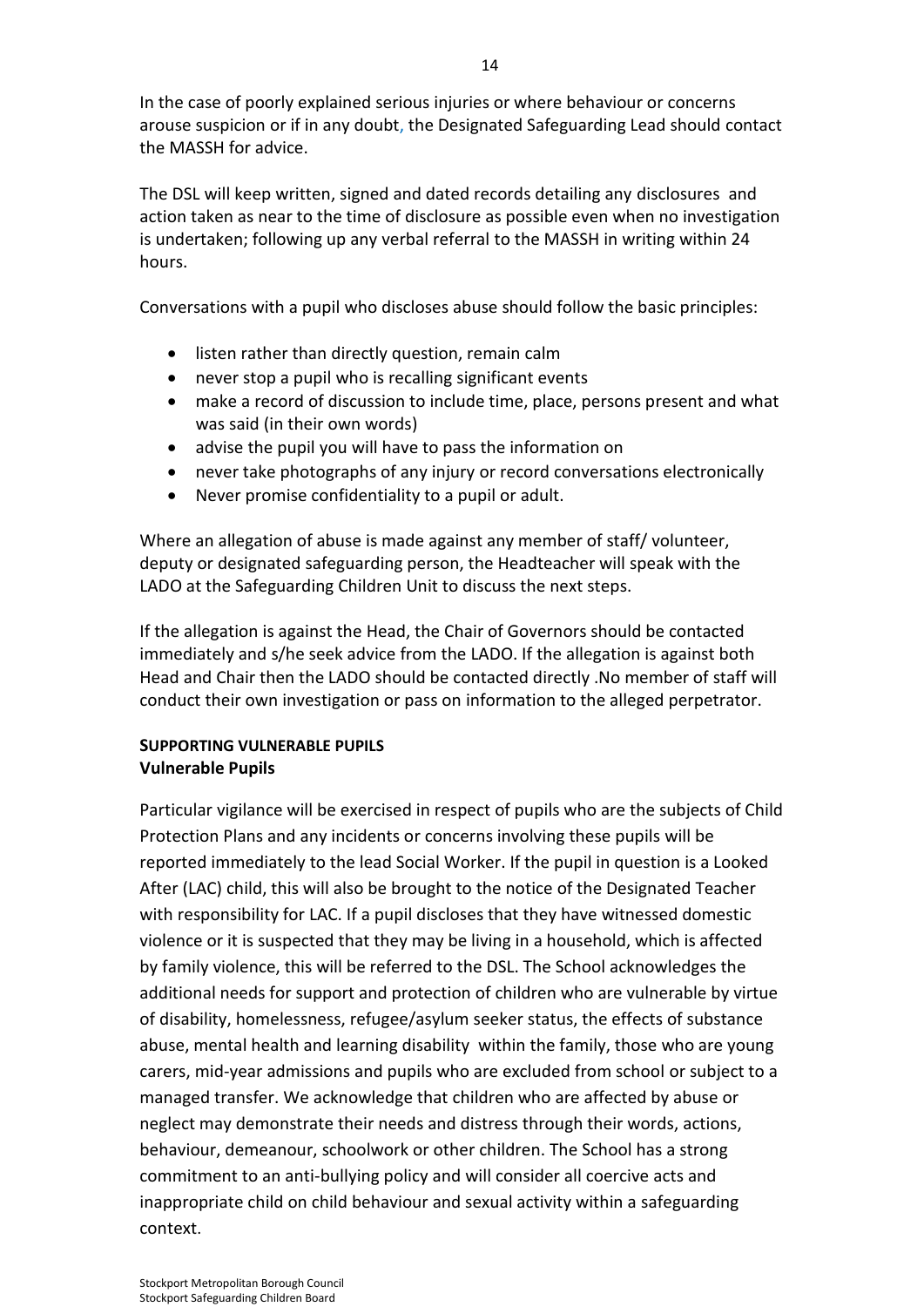The school will endeavour to support vulnerable pupils through:

- Its ethos and culture which promotes a positive, supportive and secure environment; giving pupils a sense of being valued.
- Its behaviour policy -aimed at supporting vulnerable pupils in school. All staff will agree a consistent approach, working to support children in developing positive behaviour.
- Liaison with other appropriate agencies which support the pupil.
- Developing supportive relationships.
- Recognition that children living in difficult home environments are vulnerable and are in need of support and protection.
- Monitoring pupil welfare, keeping accurate records and notifying appropriate agencies when necessary.
- Ensuring designated safeguarding staff and their team have the opportunity to attend face to face SSCB training and network updates. (For example safeguarding, child sexual exploitation, domestic violence, drugs / alcohol substance misuse, Female Genital Mutilation-FGM, etc.)
- Ensuring information is transferred safely and securely when a pupil with a child protection record transfers to another school. Also notifying Key Workers or Social Workers where a child leaves the school (as appropriate)

# <span id="page-14-0"></span>EARLY IDENTIFICATION RECOGNISING AND RESPONDING TO SAFEGUARDING **NFFDS**

The school acknowledges the findings of Serious Case Reviews, local learning reviews and audits. Findings are shared with all staff as part of a culture of improvement and learning. The DSL ensures s/he has information from SSCB in relation to learning reviews and ensures this information is passed on to staff to promote improvement in respect of safeguarding. As part of our ongoing culture of vigilance and development we will share learning and responses from any other relevant issues to ensure we are offering the safest environment for our pupils and staff.

All staff have seen and understand the Stockport 'level of need' document (see Appendix 2) and know how to pass on any concerns no matter how 'small or low level' they seem. In accordance with local and national guidance all staff receive regular training and updates to help them identify when a child is vulnerable.

In school we have staff that are trained and can support colleagues to identify and respond to:

- Neglect
- Drug/substance/alcohol misuse (both pupil and parent)
- Child sexual exploitation / trafficked children
- Children missing education
- Domestic abuse
- Peer relationship abuse
- Peer abuse
- Risky behaviours
- Sexual health needs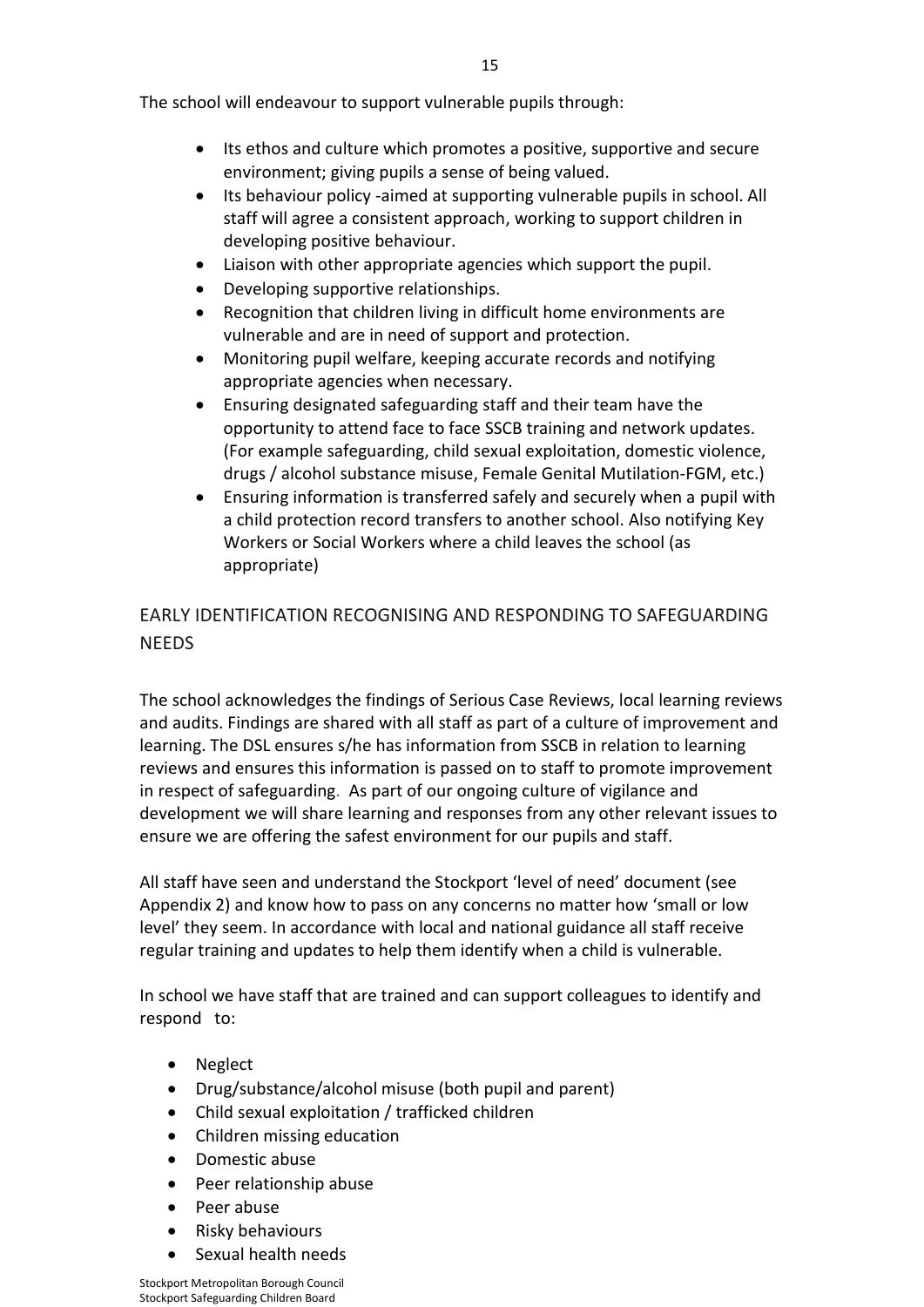- Obesity/malnutrition
- On line grooming
- Inappropriate behaviour of staff towards children
- Bullying, including homophobic, racist, gender and disability. Breaches of the Equality Act 2010.
- Self-Harm
- Female Genital Mutilation
- Forced Marriage
- Young carers
- The potential additional needs of some learners such as- Looked After Children (LAC), previously LAC, those who have Special Educational Needs or Disabilities (SEND) and children whose families are seeking asylum.
- How an Education Health Care (EHC) plan links with other safeguarding processes
- Pregnancy and new parental issues including mental health needs

The DSL and their deputy is/are member(s) of the school leadership team. In line with local and national guidance they receive regular training and updates to equip them with the skills and knowledge to deliver in this role. A DSL is always available to school staff when school is open including before and after school activity.

School staff contribute to assessments and actively support multi- agency planning for children. Staff have an understanding of the Stockport Early Help Assessment (EHA) and Intervention model and make decisions based on a child's development needs, parenting capacity and family & environmental factors to support referrals.

In contributing to meetings, in addition to information about the pupil's academic functioning, the school provides information about the 'voice of the child' and the pupil's experiences of life as evidenced by observations or information provided through the multi-agency forum.

# <span id="page-15-0"></span>EXTREMISM AND RADICALISATION

Moat House seeks to protect children and young people from the influences of all violent extremism including, but not restricted to;

- Extremist Far Right / Neo Nazi / White Supremacist ideology
- Islamic extremist ideology
- Irish Nationalist and Loyalist paramilitary groups
- Extremist animal rights movements.

The current threat from terrorism and extremist groups in the United Kingdom may include the exploitation of vulnerable people. Groups may seek to influence vulnerable children and involve them in terrorism or in activity in support of terrorism. The normalisation of extreme views may also make children and young people vulnerable to future manipulation and exploitation.

Moat House is clear that where there is concern in respect of exploitation of this kind it will be treated as safeguarding concern.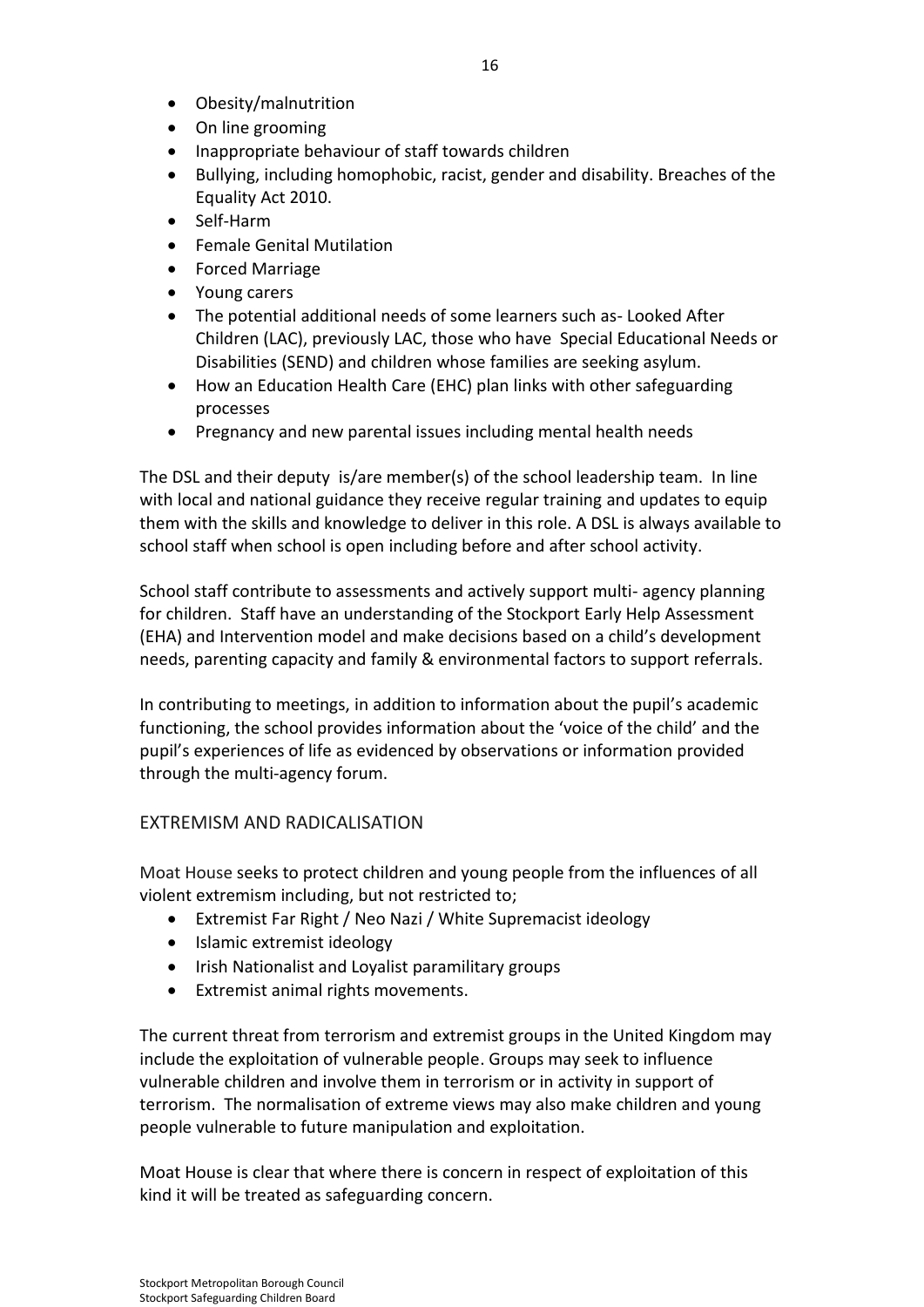Prevention work and reductions of risks will include the SMSC, PSHE curriculum, SEND policy, assembly policy, integration of pupils by gender and SEN, the application of the anti-bullying policy and a commitment to building and maintaining an inclusive and fair school environment and community. We will apply an appropriate school letting policy. Whilst the education of children is the prime purpose of our school it is recognised that the school operates in the wider community. Its facilities are therefore only available to local groups when this does not conflict with either the interests of its pupils or the wellbeing and workload of its staff.

# <span id="page-16-0"></span>SAFER RECRUITMENT AND SAFER WORKING PRACTICE

The school pays full regard to DfE guidance 'Keeping Children Safe in Education' 2016 and with reference to the 'Position of Trust' offence (Sexual Offences Act 2003). We ensure that all appropriate measures are applied in relation to everyone who works in the school who is likely to be perceived by the children as a safe and trustworthy adult.

## We do this by:

Operating safer recruitment practices including appropriate Disclosure and Barring Service (DBS) and reference checks, verifying identity, academic and vocational qualifications, obtaining professional references, checking previous employment history and ensuring the person has the right to work in the UK. Our practices also includes undertaking interviews and checking if individuals are barred or prohibited from working with children in accordance with DBS and Department for Education (DfE) guidance. In line with statutory guidance we maintain a single central record to evidence checks completed for staff and volunteers working in the school community. This document is reviewed termly by the headteacher as necessary; few in-year staff changes take place at Moat House.

Every member of staff (including supply staff) has a 'safeguarding induction' and we ensure that staff and volunteers adhere to a published code of conduct and other relevant professional standards at all times. This extends to before and after school activities. Staff and visitors are aware of the requirements for social media/ on-line conduct. Other professionals and visitors to our school are made aware of the requirement and expectations we have in respect of safeguarding our children.

We ensure that:

- Any disciplinary proceedings against staff related to Child Protection matters are concluded in full in accordance with Government guidance "Keeping Children Safe in Education 2016" and SSCB, LADO and HR Policy, procedures and guidance.
- All staff and other adults on site are aware of the need for maintaining appropriate and professional boundaries in their relationship with pupils and parents, following the Code of Conduct.
- Adequate risk assessments are in place including for extended school/ wrap around provision, volunteers, work placements and holiday activities (directly related to school).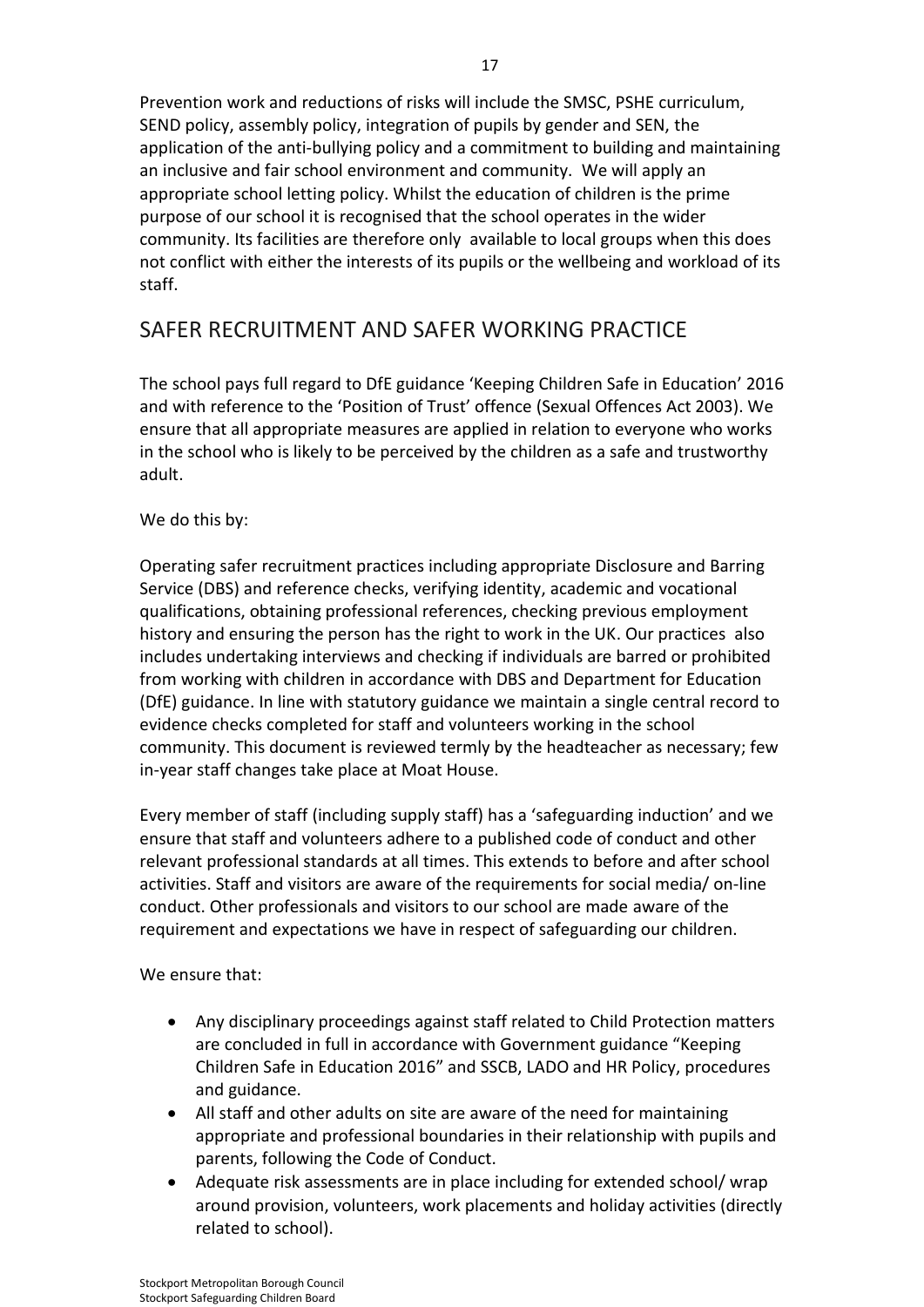• Staff are clear how to raise a concern, where to find 'whistleblowing policies' and are confident to report concerns of misconduct.

## <span id="page-17-0"></span>GOVERNING BODY DUTIES & RESPONSIBILITIES

The Governing Body fully recognises its responsibilities with regard to safeguarding and promoting the welfare of children in accordance with Government guidance and pays particular regard to Keeping Children Safe in Education (2016).

The Governing Body have agreed processes which allow them to monitor and ensure that the school:

- Have robust safeguarding procedures in place.
- Operates safer recruitment procedures and appropriate checks are carried out on newly appointed staff and other adults working on the school site.
- Have procedures for dealing with allegations of abuse against any member of staff or adult on site.
- Has appointed a member of the Leadership Team who is designated to take lead responsibility for dealing with safeguarding and Child Protection issues.
- Will take steps to remedy any deficiencies or weaknesses with regard to safeguarding arrangements.
- Is supported by the Governing Body nominating a member responsible for liaising with the LA and/or partner agencies in the event of allegations of abuse against the Headteacher; this is the Chair.
- Carries out an annual review of the safeguarding policy and procedures.
- Carries out an annual safeguarding Audit in consultation with the Governing body, sharing this with the Stockport safeguarding Children Board on request.

# <span id="page-17-1"></span>OTHER RELATED POLICIES

The school takes safeguarding seriously and understands this policy is over- arching. The school also maintains other linked policies in line with the legislative requirements; together these make up the suite of policies to safeguard and promote the welfare of children in this school.

- Attendance Policy
- Data Protection
- Nursery Operational Plan
- <span id="page-17-2"></span>• Staff Code of Conduct / Staff Behaviour Policy

**APPENDICES** 

Stockport Metropolitan Borough Council Stockport Safeguarding Children Board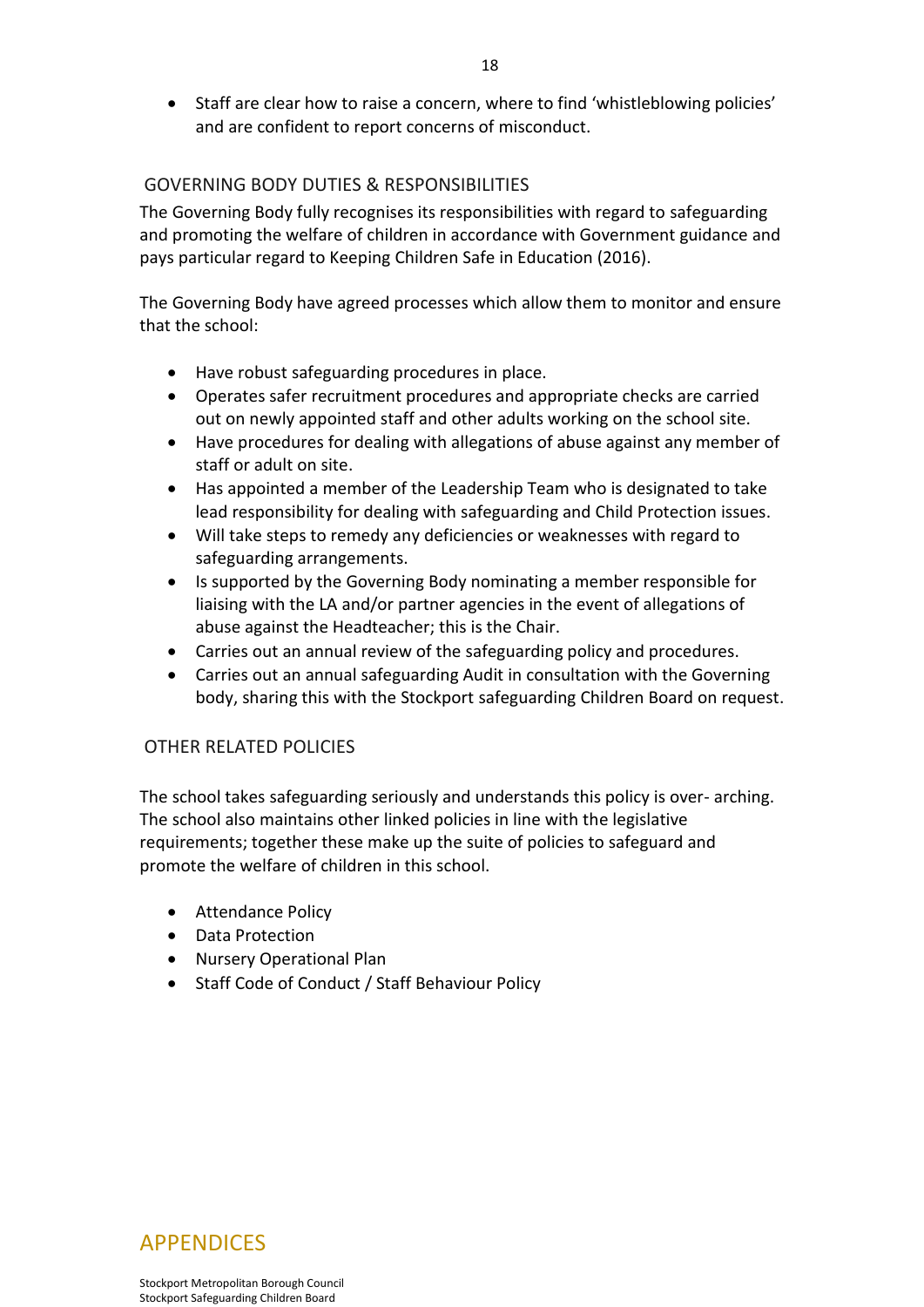



# **The staff and volunteers in our school are committed to safeguarding all our children**

We work to:

- provide a safe environment for our children
- support children and families using early intervention strategies
- notice and take appropriate action to help any of our children who are either at risk of, or are suffering from, significant harm

| <b>Our Designated Safeguarding</b><br>Lead is:               | <b>Our Deputy Designated</b><br><b>Safeguarding Lead is:</b>                         |
|--------------------------------------------------------------|--------------------------------------------------------------------------------------|
| <b>Lucy Cooney 07800 618 949</b>                             | <b>Andrea Swift</b><br>07875 990 190<br><b>Julie Barlow in event of their</b>        |
| Out named governor for<br><b>Safeguarding is Judy Davies</b> | absence. Either LC and AS are<br>contactable by work mobiles<br>during school hours. |

**If you have any concerns about the welfare of any of our children you can report them to the above named persons.**

**Staff and volunteers must record their concerns on:**

**a note of concern form**

**a physical injury/body map**

**These should be passed in a sealed envelope to the Designated Safeguarding Lead immediately**

Further Advice and guidance can also be sought from

The Safeguarding Unit 0161 474 5657 Contact Centre 0161 217 6028 Out of Hours 0161 718 2118

Stockport Metropolitan Borough Council Stockport Safeguarding Children Board

19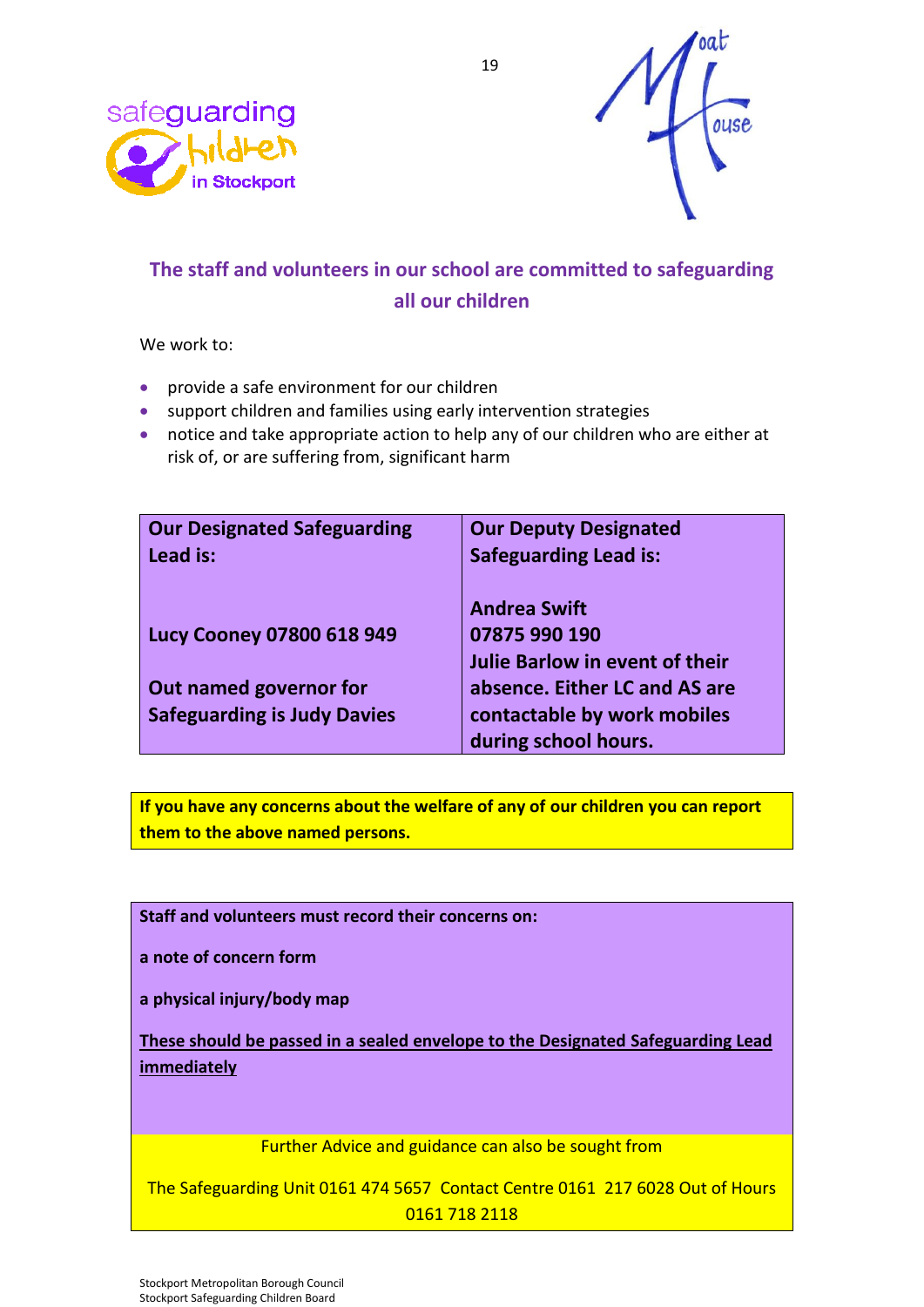# <span id="page-19-0"></span>**Appendix 2 – Levels of Need**

### **PROMOTING CHILDREN AND YOUNG PEOPLE'S WELL-BEING:**

### **UNDERSTANDING LEVELS OF NEED**

LEVEL 1: These are children and young people who make good overall progress in all areas of development. Broadly, these children receive appropriate universal services, such as health, care and education. They may also use leisure and play facilities, housing or voluntary sector services. These children may have a **single** identified need that can be met adequately by a **universal** service, however if further additional needs are identified a CAF will be required and step up to level 2.

| 1. Development Needs of Infant, Child or Young Person                                                             |                                                                                           |  |
|-------------------------------------------------------------------------------------------------------------------|-------------------------------------------------------------------------------------------|--|
| Health, e.g.                                                                                                      | Identity, e.g.                                                                            |  |
| • Physically well                                                                                                 | • Positive sense of self and own abilities                                                |  |
| • Adequate diet/hygiene/clothing                                                                                  | • Demonstrates feelings of belonging and acceptance                                       |  |
| · Developmental checks/immunisations up-to-date                                                                   | • An ability to express needs age appropriately                                           |  |
| • Regular dental and optical care                                                                                 | <b>Family and Social Relationships, e.g.</b>                                              |  |
| • Health appointments are kept<br>• Developmental milestones met                                                  |                                                                                           |  |
| • Speech and language development met                                                                             | • Stable and affectionate relationships with care givers                                  |  |
|                                                                                                                   | • Good relationships with siblings<br>• Positive relationships with peers                 |  |
| <b>Education and Learning, e.g.</b>                                                                               | • Positive role models                                                                    |  |
| • Skills/interests                                                                                                |                                                                                           |  |
| • Success/achievement                                                                                             | Social Presentation, e.g.                                                                 |  |
| • Cognitive development<br>• Access to books/toys, play                                                           | • Appropriate dress for different settings                                                |  |
|                                                                                                                   | · Good level of personal hygiene                                                          |  |
| <b>Emotional and Behavioural Development, e.g.</b>                                                                | Self-care Skills, e.g.                                                                    |  |
| • Feelings and actions demonstrate appropriate responses                                                          | • Growing level of competencies in practical                                              |  |
| • Good quality early attachments                                                                                  | and emotional skills, such as feeding,                                                    |  |
| • Able to adapt to change<br>• Able to demonstrate empathy                                                        | dressing and independent living skills                                                    |  |
|                                                                                                                   |                                                                                           |  |
| 2. Parents and Carers                                                                                             | 3. Family and Environmental Factors                                                       |  |
| <b>Basic Care</b>                                                                                                 | <b>Wider Family</b>                                                                       |  |
| . Provides for child's physical needs, e.g. food, drink,<br>appropriate clothing, warmth, medical and dental care | • Sense of larger familial network and positive<br>friendships outside of the family unit |  |
| <b>Ensuring Safety</b>                                                                                            | <b>Housing</b>                                                                            |  |
| • Protect from danger or significant harm, in the                                                                 | • Accommodation has basic amenities and                                                   |  |
| home and elsewhere                                                                                                | appropriate facilities                                                                    |  |
| <b>Emotional Warmth</b>                                                                                           | <b>Employment</b>                                                                         |  |
| • Shows warm regard, praise and encouragement                                                                     | • Parents able to manage the working or                                                   |  |
| <b>Stimulation</b>                                                                                                | unemployment arrangements and do not perceive<br>them as unduly stressful                 |  |
| • Facilitates cognitive development through                                                                       |                                                                                           |  |
| interaction and play                                                                                              | Income                                                                                    |  |
| • Empowers child to experience success                                                                            | • Reasonable income over time, with resources used                                        |  |
| <b>Guidance and Boundaries</b>                                                                                    | appropriately to meet individual needs                                                    |  |
| • Provides guidance so that child can develop an                                                                  | <b>Family's Social Integration</b>                                                        |  |
| appropriate internal model of values and                                                                          | • Family feels integrated within the community                                            |  |
| conscience                                                                                                        | • Good social and friendship networks exist                                               |  |
| <b>Stability</b>                                                                                                  | <b>Community Resources</b>                                                                |  |
| • Ensures that secure attachments are not disrupted                                                               | · Good universal services in neighbourhood                                                |  |
| • Provides consistency of emotional warmth over time                                                              |                                                                                           |  |
| <b>Family History and Functioning</b>                                                                             |                                                                                           |  |
| • Good relationships within family, including when                                                                |                                                                                           |  |
| parents are separated                                                                                             |                                                                                           |  |
| • Few significant changes in family composition                                                                   |                                                                                           |  |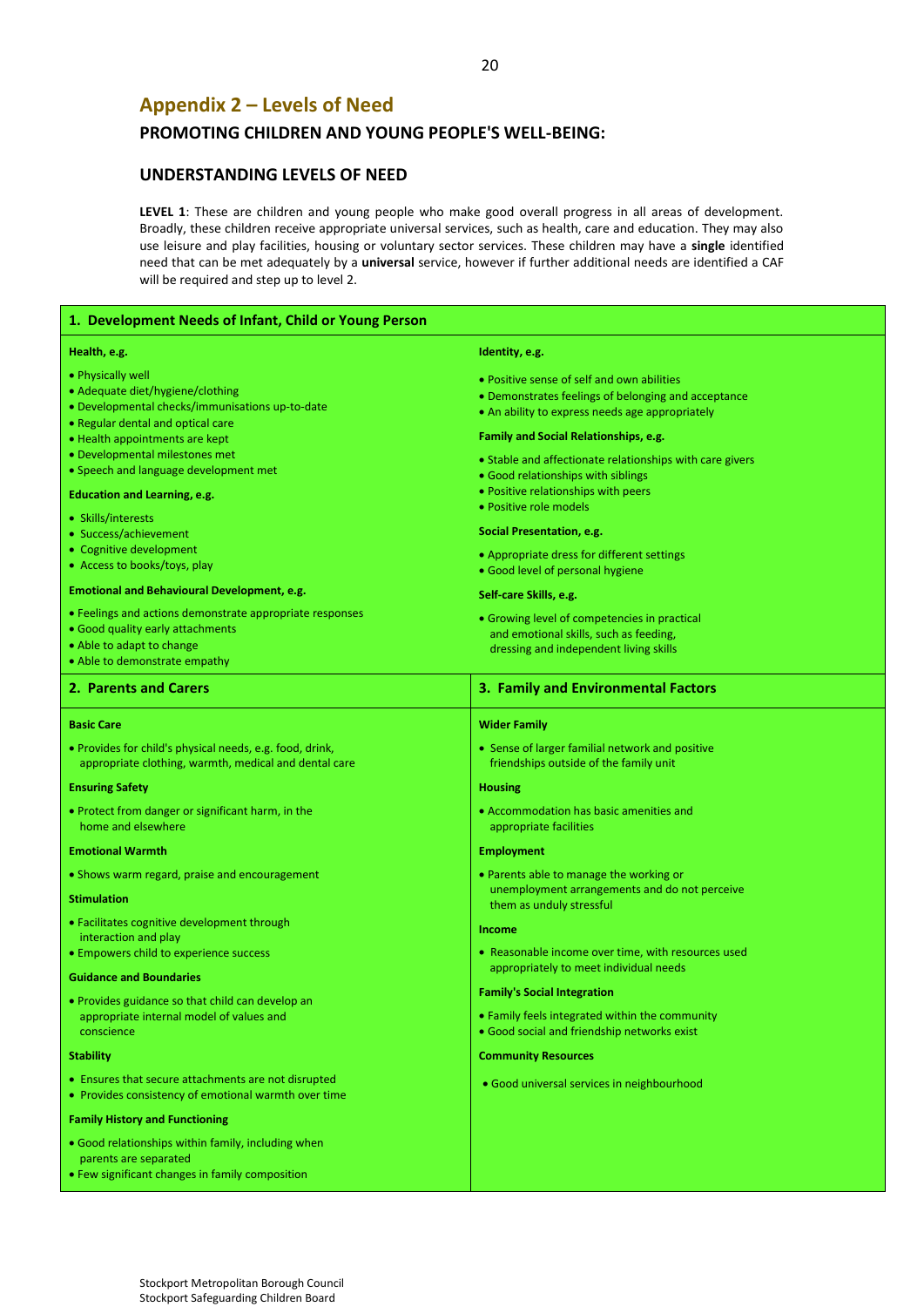**LEVEL 2**: These are children and young people whose needs require some extra support from a **targeted** intervention/service. This may be short term but requires a co-ordinated response from additional services, these children and young people will benefit from a CAF/TAC episode to ensure that needs are met and risk of escalation of need is minimised. A CAF will also ensure that information is held centrally and visible to other professionals who may also have concerns.

| 1. Development Needs of Infant, Child or Young Person                                                                                                                                                                                                                                             |                                                                                                                                                                                                                                                                            |
|---------------------------------------------------------------------------------------------------------------------------------------------------------------------------------------------------------------------------------------------------------------------------------------------------|----------------------------------------------------------------------------------------------------------------------------------------------------------------------------------------------------------------------------------------------------------------------------|
| Health, e.g.                                                                                                                                                                                                                                                                                      | <b>Identity</b>                                                                                                                                                                                                                                                            |
| • Defaulting on immunisations/checks<br>• Is susceptible to minor health problems<br>· Slow in reaching developmental milestones                                                                                                                                                                  | • Some insecurities around identity expressed, e.g. low self-esteem<br>• May experience bullying around "difference"                                                                                                                                                       |
| • Minor concerns re diet/hygiene/clothing<br>• Starting to default on health appointments<br>• Teenage pregnancy                                                                                                                                                                                  | <b>Family and Social Relationships, e.g.</b><br>• Some support from family and friends<br>• Has some difficulties sustaining relationships                                                                                                                                 |
| <b>Education and Learning, e.g.</b>                                                                                                                                                                                                                                                               | • Attachment issues observed                                                                                                                                                                                                                                               |
| • Has some identified learning needs that place him/her on "School Action"<br>or "School Action Plus" in the Code of Practice<br>• Poor punctuality<br>• Pattern of regular school absences<br>. Not always engaged in learning, e.g. poor concentration, low motivation<br>and interest observed | <b>Social Presentation, e.g.</b><br>• Can be over-friendly or withdrawn with strangers<br>• Can be provocative in appearance and behaviour<br>• Personal hygiene starting to be a problem<br>Self-care Skills, e.g.                                                        |
| <b>Emotional and Behavioural Development, e.g.</b><br>. Some difficulties with peer group relationships and with adults<br>• Some evidence of inappropriate responses and actions<br>• Can find managing change difficult<br>• Starting to show difficulties expressing empathy                   | . Not always adequate self-care, e.g. poor hygiene<br>• Slow to develop age-appropriate self-care skills                                                                                                                                                                   |
| <b>2. Parents and Carers</b>                                                                                                                                                                                                                                                                      | 3. Family and Environmental Factors                                                                                                                                                                                                                                        |
| <b>Basic Care</b>                                                                                                                                                                                                                                                                                 | <b>Family History and Functioning</b>                                                                                                                                                                                                                                      |
| . Parental motivation to engage with services low<br>• Parent requires support on parenting issues<br>. Professionals are beginning to have some concerns around child's physical<br>needs being met<br>• Signs of/ suspected misuse of substances                                                | . Parents have some conflicts or difficulties that can involve the child<br>. Has experienced loss of significant adult, e.g. through bereavement or<br>separation<br>• May be required to look after younger siblings<br>• Parent has physical/mental health difficulties |
| <b>Ensuring Safety</b>                                                                                                                                                                                                                                                                            | <b>Wider Family</b>                                                                                                                                                                                                                                                        |
| • Some exposure to potentially risky situations in the home or community<br>• Parental stresses starting to affect ability to ensure child's safety                                                                                                                                               | • Some support from friends and family<br><b>Housing</b>                                                                                                                                                                                                                   |
| <b>Emotional Warmth</b><br>• Inconsistent responses to child by parent(s)<br>. Able to develop other positive relationships                                                                                                                                                                       | • Adequate/poor housing<br>• Family seeking asylum or refugee status                                                                                                                                                                                                       |
| <b>Stimulation</b>                                                                                                                                                                                                                                                                                | <b>Employment</b><br>• Periods of unemployment of the wage-earning parent(s)                                                                                                                                                                                               |
| • Spends considerable time alone, e.g. watching television/playing electronic<br>gaming<br>• Child is not often exposed to new experiences                                                                                                                                                        | · Parents have limited formal education<br>• Parents starting to feel stressed around unemployment or work situation                                                                                                                                                       |
| <b>Guidance and Boundaries</b>                                                                                                                                                                                                                                                                    | <b>Income</b>                                                                                                                                                                                                                                                              |
| • Can behave in an anti-social way in the neighbourhood, e.g. subject to<br>enforcement action<br>. Parent/carer offers inconsistent boundaries or colludes with negative<br>behaviour                                                                                                            | • Low income<br><b>Family's Social Integration</b><br>• Family may be new to the area<br>• Some social exclusion experiences                                                                                                                                               |
| <b>Stability</b>                                                                                                                                                                                                                                                                                  | <b>Community Resources</b>                                                                                                                                                                                                                                                 |
| • Key relationships with family members inconsistent or negative<br>. May have different carers<br>• Starting to demonstrate difficulties with attachments                                                                                                                                        | • Adequate universal resources but family may have access issues                                                                                                                                                                                                           |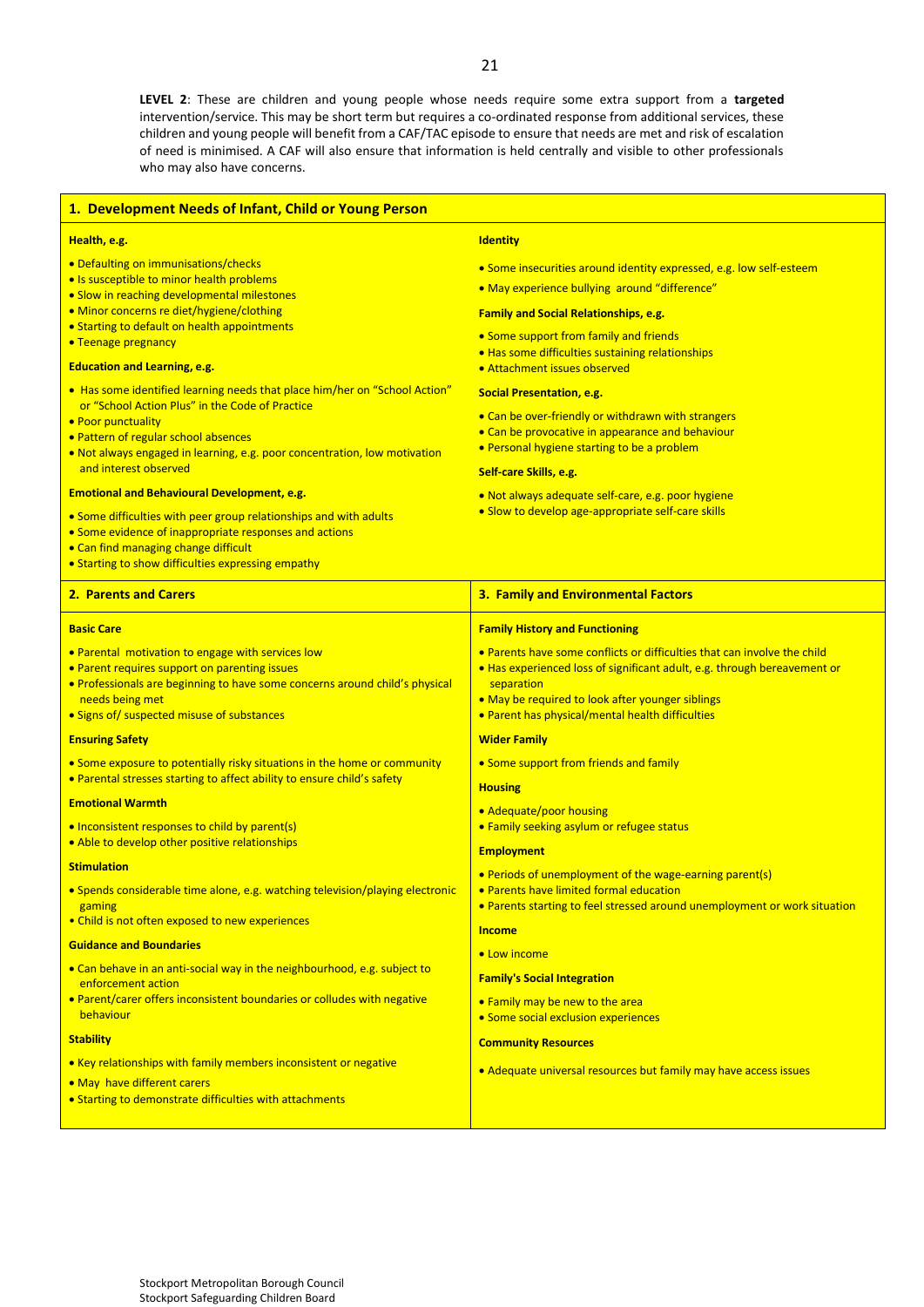**LEVEL 3:** These are children and young people with increasing levels of unmet needs that are more **complex.** The depth of need with level 3 children is more significant than those experienced in level 2. Children and families may require both specialist and statutory intervention to support these needs. The CAF and subsequent TAC should be coordinated to address the needs of the child and reduce further escalation of need. The CAF will inform specialist assessments that may be required and can be used to 'step down' to level 2 (when issues have diminished) or step up to level 4 (when issues have escalated). The CAF can be led by a Lead Professional from a range of services or by a Social Worker.

#### **1. Development Needs of Infant, Child or Young Person**

#### **Health, e.g.**

- Concerns re diet, hygiene, clothing
- Has some chronic health problems
- Missing routine and non-routine health appointments
- Attending health appointments however concerns
- emerging regarding fabricated illness
- Overweight/underweight/enuresis
- Smokes, substance misuse
- Developmental milestones are unlikely to be met
- Some concerns around mental health
- Inappropriate sexual relationships/risk of CSE

#### **Education and Learning, e.g.**

- Identified learning needs and may have a Statement of Special Educational Needs
- Not achieving key stage benchmarks
- Poor school attendance and punctuality
- Some fixed term exclusions
- No interests/skills displayed

### **Emotional and Behavioural Development, e.g.**

- Finds it difficult to cope with anger, frustration and upset
- Disruptive/challenging behaviour at school or in neighbourhood and at home
- Cannot manage change
- Self-harm
- Unable to demonstrate empathy

#### **Identity, e.g.**

- Is subject to discrimination, e.g. racial, sexual or due to disabilities
- Demonstrates significantly low self-esteem in a range of situations

#### **Family and Social Relationships, e.g.**

- Has lack of positive role models
- Misses school or leisure activities
- Peers also involved in challenging behaviour
- Involved in conflicts with peers/siblings
- Regularly needed to care for another family member

#### **Social Presentation, e.g.**

- Is provocative in behaviour/appearance
- Clothing is regularly unwashed
- Hygiene problems

#### **Self-care Skills, e.g.**

- Poor self-care for age, including hygiene
- Precociously able to care for self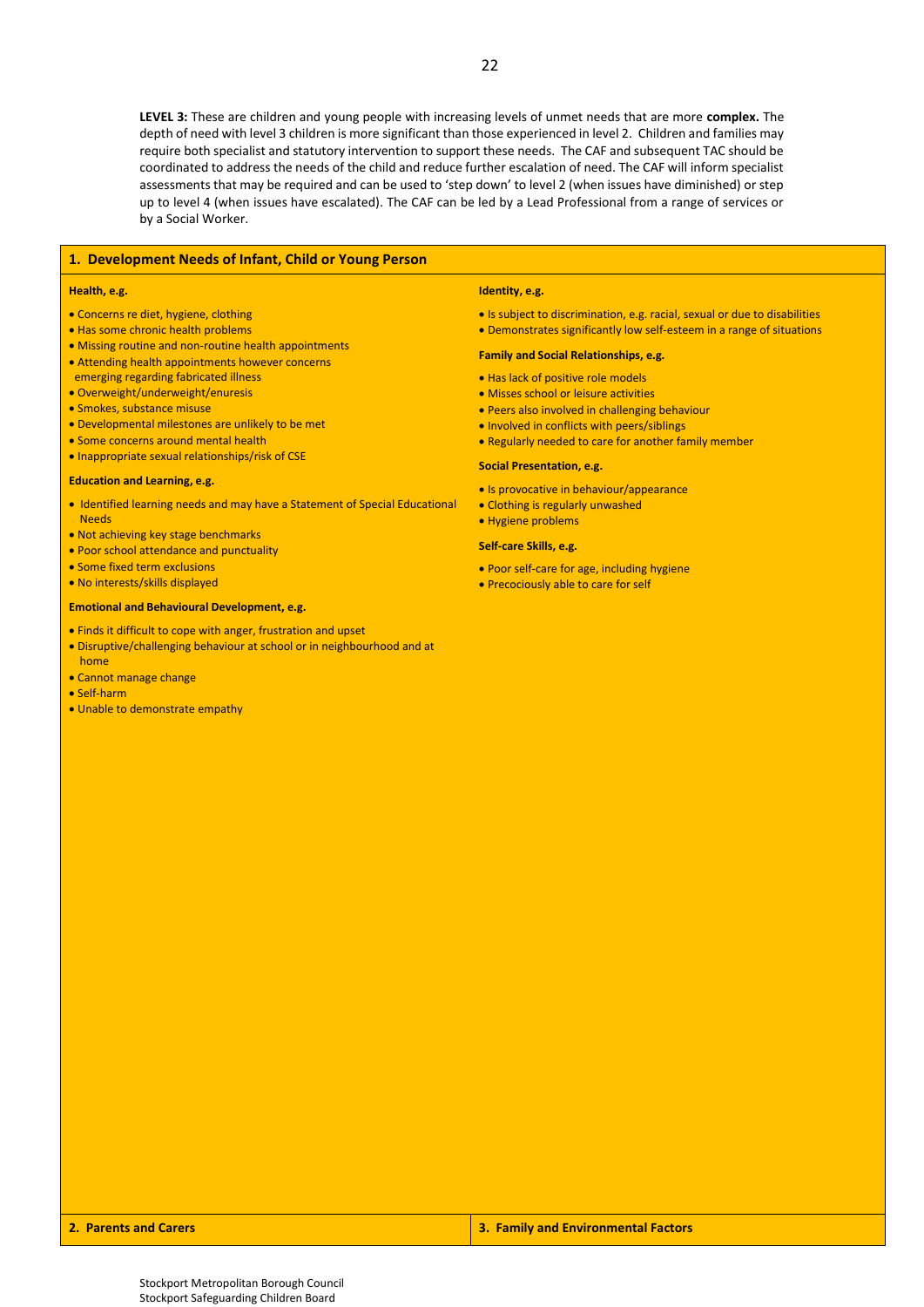| <b>Basic Care</b>                                                                | <b>Family History and Functioning</b>                                                                      |
|----------------------------------------------------------------------------------|------------------------------------------------------------------------------------------------------------|
| • Difficult to engage parents with services                                      | . Incidents of domestic abuse between parents/significant others                                           |
| • Parent is struggling to provide adequate care                                  | • Acrimonious divorce/separation                                                                           |
| • Previously looked after by Local Authority                                     | . Family have serious physical and mental health difficulties                                              |
| • Professionals have concerns                                                    |                                                                                                            |
| • Substance misuse affecting parenting capacity                                  | <b>Wider Family</b>                                                                                        |
| <b>Ensuring Safety</b>                                                           | • Family has poor relationship with extended family or little communication<br>• Family is easily isolated |
| • Perceived to be a problem by parents<br>• May be subject to neglect            | <b>Housing</b>                                                                                             |
| • Experiencing unsafe situations                                                 | • Poor state of repair, temporary or overcrowded                                                           |
| <b>Emotional Warmth</b>                                                          | <b>Employment</b>                                                                                          |
| • Receives erratic or inconsistent care                                          | • Parents experience stress due to unemployment or "overworking"                                           |
| • Has episodes of poor quality of care                                           | • Parents find it difficult to obtain employment due to poor basic skills                                  |
| • Parental instability affects capacity to nurture                               |                                                                                                            |
| . Has no other positive relationships                                            | Income                                                                                                     |
| <b>Stimulation</b>                                                               | • Serious debts/poverty impact on ability to have basic needs met                                          |
| . Not receiving positive stimulation, with lack of new experiences or activities | <b>Family's Social Integration</b>                                                                         |
| • Lack of interaction with child e.g. distracted by social media                 | • Parents socially excluded                                                                                |
|                                                                                  | • Lack of a support network                                                                                |
| <b>Guidance and Boundaries</b>                                                   |                                                                                                            |
| • Erratic or inadequate guidance provided                                        | <b>Community Resources</b>                                                                                 |
| • Parent does not offer a good role model, e.g. by behaving in an anti-social    |                                                                                                            |
| way                                                                              | Reduced access to/engagement with quality universal resources and targeted                                 |
| <b>Stability</b>                                                                 | services                                                                                                   |
| • Has multiple carers                                                            |                                                                                                            |

23

• Has been "looked after" by the Local Authority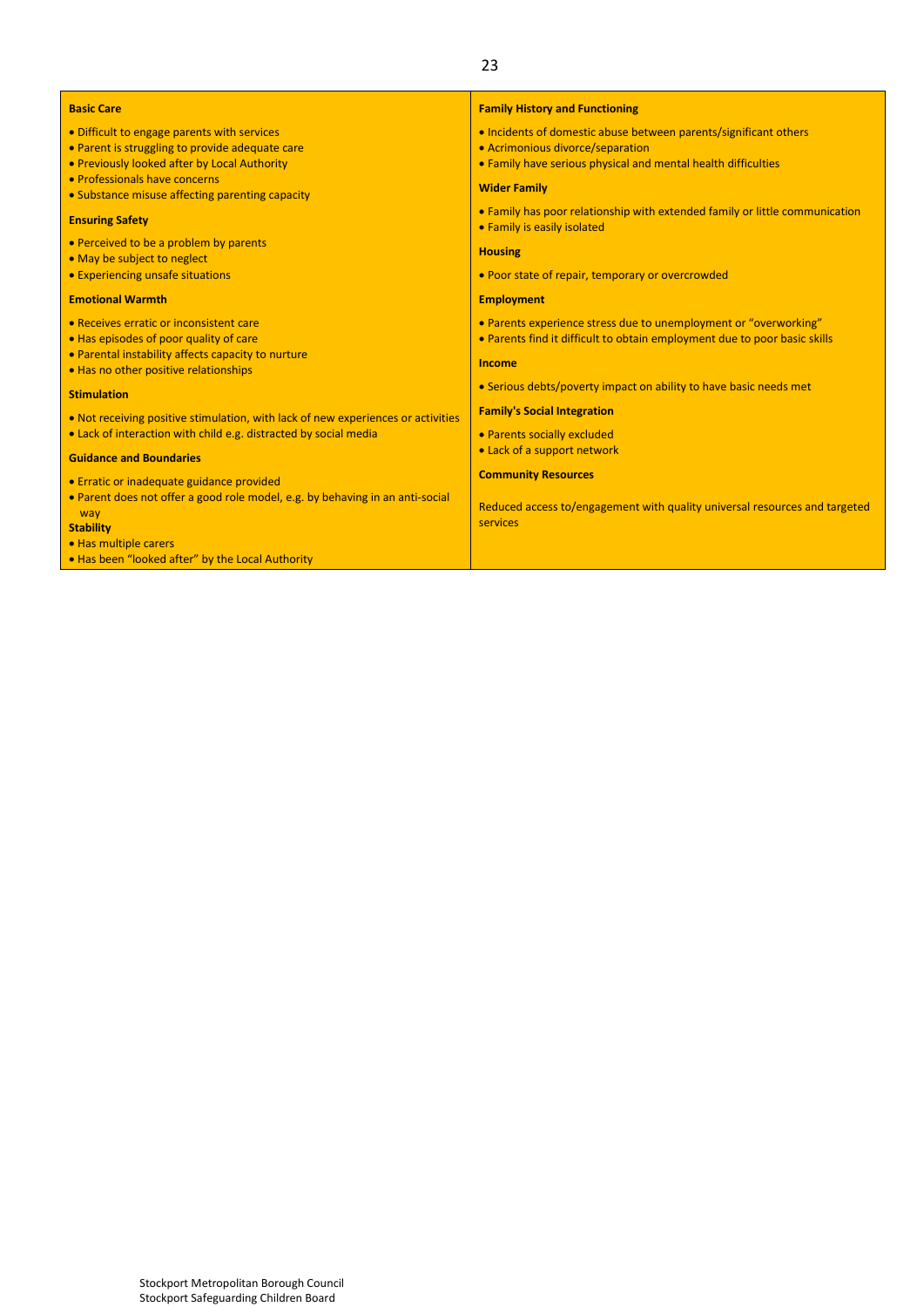**LEVEL 4:** These are children and young people whose needs have reached the threshold of significant harm or risk of significant harm. Needs is level 4 are **complex and** cross many domains. These are cases of a Child Protection nature (Sec 47 of the Children Act) or are within Care Proceedings (Sec 20 and Sec 31 of the Children Act). They will be coordinated and led by a Social worker. The CAF/TAC process will be used to 'step down' to level 3 when levels of risk and need diminish.

| 1. Development Needs of Infant, Child or Young Person                                                                                                               |                                                                                                                                                                          |  |
|---------------------------------------------------------------------------------------------------------------------------------------------------------------------|--------------------------------------------------------------------------------------------------------------------------------------------------------------------------|--|
| Health, e.g.                                                                                                                                                        | Identity, e.g.                                                                                                                                                           |  |
| • Has severe/chronic health problems that are not being treated/addressed<br>• Persistent substance misuse/smoking<br>· Developmental milestones unlikely to be met | • Experiences persistent discrimination, e.g. on the basis of ethnicity, sexual<br>orientation or disability<br>• Is socially isolated and lacks appropriate role models |  |
| • Early teenage pregnancy<br>• At risk or exposed to sexual exploitation                                                                                            | <b>Family and Social Relationships, e.g.</b>                                                                                                                             |  |
| • Serious mental health issues                                                                                                                                      | • Periods of being accommodated by the Local Authority                                                                                                                   |  |
| <b>Education and Learning, e.g.</b>                                                                                                                                 | • Family breakdown related in some way to child's behavioural difficulties<br>• Subject to physical, emotional or sexual abuse or neglect                                |  |
| • Is out of school (unofficially)                                                                                                                                   | • Is main carer for family member                                                                                                                                        |  |
| • Permanently excluded from school or at risk of permanent exclusion<br>. Has no access to leisure activities                                                       | Social Presentation, e.g.                                                                                                                                                |  |
| <b>Emotional and Behavioural Development, e.g.</b>                                                                                                                  | • Poor and inappropriate self-presentation                                                                                                                               |  |
| • Regularly involved in anti-social/criminal activities                                                                                                             | Self-care Skills, e.g.                                                                                                                                                   |  |
| • Puts self or others in danger, e.g. missing                                                                                                                       | • Neglects to use self-care skills due to alternative priorities, e.g. substance<br>misuse                                                                               |  |
| • Suffers from periods of depression<br>• Self-harming or suicide attempts                                                                                          |                                                                                                                                                                          |  |
| 2. Parents and Carers                                                                                                                                               | 3. Family and Environmental Factors                                                                                                                                      |  |
| <b>Basic Care</b>                                                                                                                                                   | <b>Family History and Functioning</b>                                                                                                                                    |  |
| • Parents unable to provide "good enough" parenting that is adequate and<br>safe                                                                                    | • Significant parental discord and persistent domestic violence<br>• Poor relationships between siblings                                                                 |  |
| • Parents' mental health problems or substance misuse significantly affect<br>care of child                                                                         | <b>Wider Family</b>                                                                                                                                                      |  |
| • Parents unable to care for previous children                                                                                                                      | • No effective support from extended family                                                                                                                              |  |
| <b>Ensuring Safety</b>                                                                                                                                              | • Destructive/unhelpful involvement from extended family                                                                                                                 |  |
| • There is frequent instability and violence in the home                                                                                                            | <b>Housing</b>                                                                                                                                                           |  |
| • Parents involved in crime<br>• Parents involving child in crime                                                                                                   | • Physical accommodation places child in danger                                                                                                                          |  |
| • Parents unable to keep child safe                                                                                                                                 | <b>Employment</b>                                                                                                                                                        |  |
| • Victim of crime                                                                                                                                                   | • Chronic unemployment that has severely affected parents' own identities                                                                                                |  |
| <b>Emotional Warmth</b>                                                                                                                                             | • Family unable to gain employment due to significant intergenerational<br>unemployment, lack of basic skills or long-term barriers, e.g. substance                      |  |
| • Parents inconsistent, highly critical or apathetic towards child                                                                                                  | misuse                                                                                                                                                                   |  |
| <b>Stimulation</b>                                                                                                                                                  | <b>Income</b>                                                                                                                                                            |  |
| . No constructive leisure time or guided play<br>• No interaction with child e.g. constantly distracted by social media                                             | • Extreme poverty/debt impacting on ability to care for child                                                                                                            |  |
| <b>Guidance and Boundaries</b>                                                                                                                                      | <b>Family's Social Integration</b>                                                                                                                                       |  |
|                                                                                                                                                                     | • Family chronically socially excluded                                                                                                                                   |  |
| . No effective boundaries set by parents<br>. Regularly behaves in an anti-social way in the neighbourhood                                                          | . No supportive network<br><b>Community Resources</b>                                                                                                                    |  |
| <b>Stability</b>                                                                                                                                                    | . No/little access to/engagement with quality universal resources and                                                                                                    |  |
| • Beyond parental control<br>. Has no-one to care for him/her                                                                                                       | targeted services                                                                                                                                                        |  |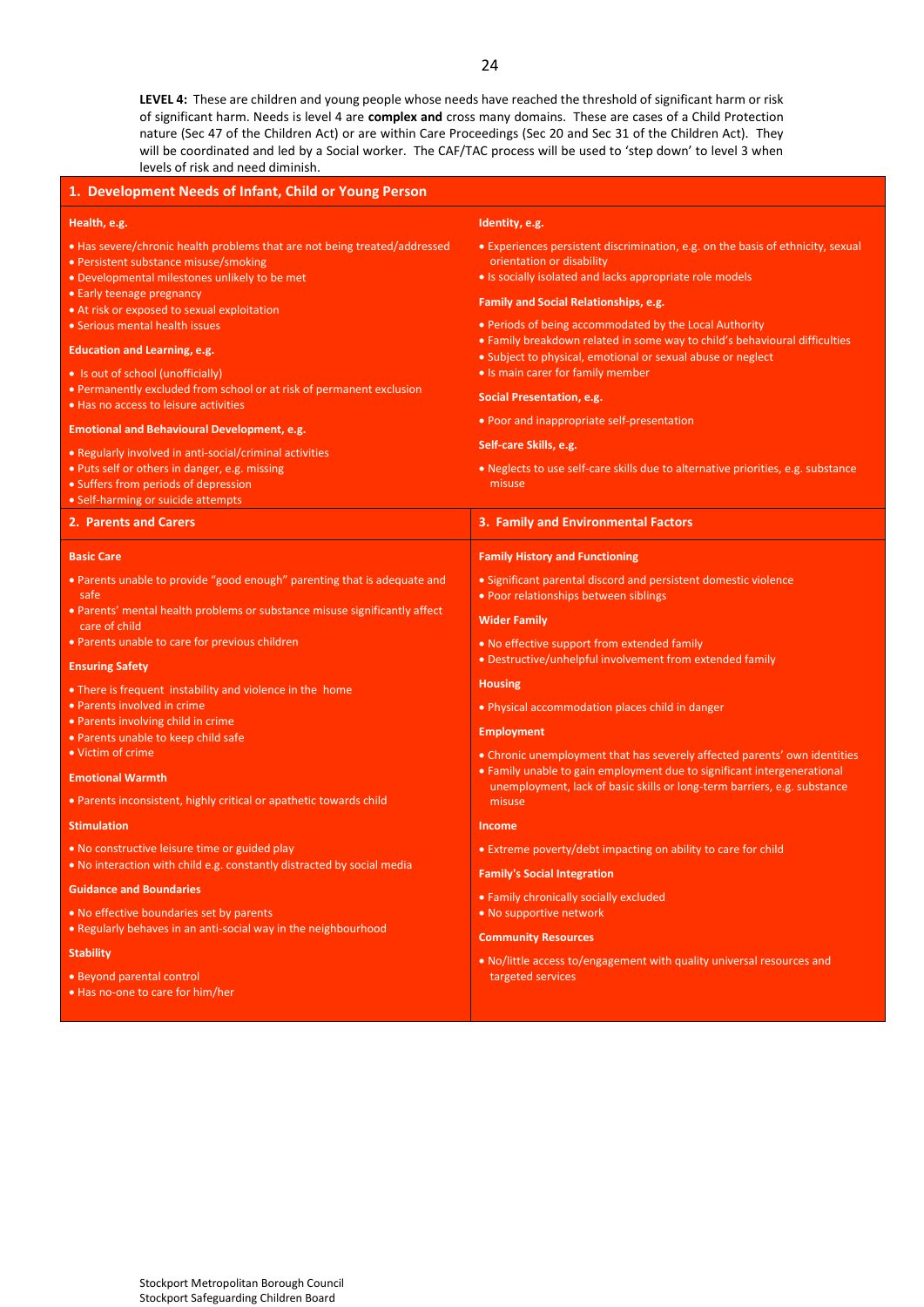

25

Final Updated July 2013

Important: This tool should ALWAYS be used in conjunction with the Levels of Need document

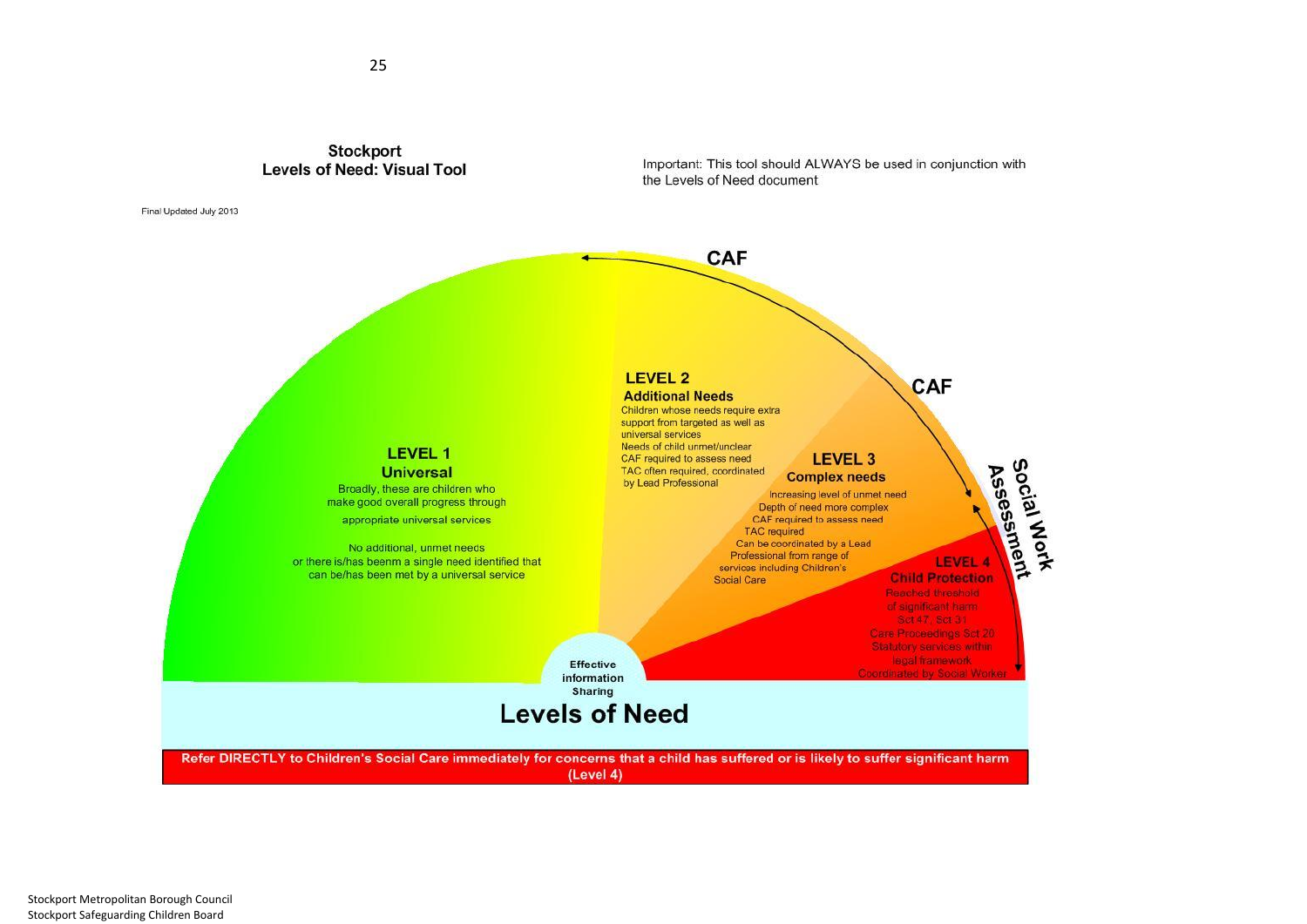### **Definitions/Abbreviations**

### **CAF- Common Assessment Framework TAC- Team around the Child SFP- Supporting Families Pathway**

**Step Up** occurs when children's needs are escalating and outcomes are not being met despite intervention via the Team around the Child Process. In these instances the CAF and any additional, supporting evidence should be shared with Children's Social Care who will make a decision on whether the issues highlighted warrant allocation to a social worker.

**Step Down –** The Step Down process is an extremely important function in the journey of a child through services, in ensuring that children and families receive consistent, seamless support, at the right time and from the right range of professionals. When children have received a statutory intervention, and the family have progressed positively, it is important that the progress made is sustained and that children and families do not feel that they are being passed from 'service to service'. The Step Down process enables relevant professionals from Children's Social Care and a range of other services to support the intervention plan appropriately. CAF and TAC are crucial to the step down process as it enables the effective planning and monitoring of cases once statutory services step out of the team around the child.

#### **Further information and advice:**

| MASSH                                                     | 0161 217 6028 |
|-----------------------------------------------------------|---------------|
| Supporting Families Pathway and CAF -                     | 0161 217 6160 |
| Senior Safeguarding Advisor for Education - 0161 474 5652 |               |
| Safeguarding Children Unit Duty Officer - 0161 474 5657   |               |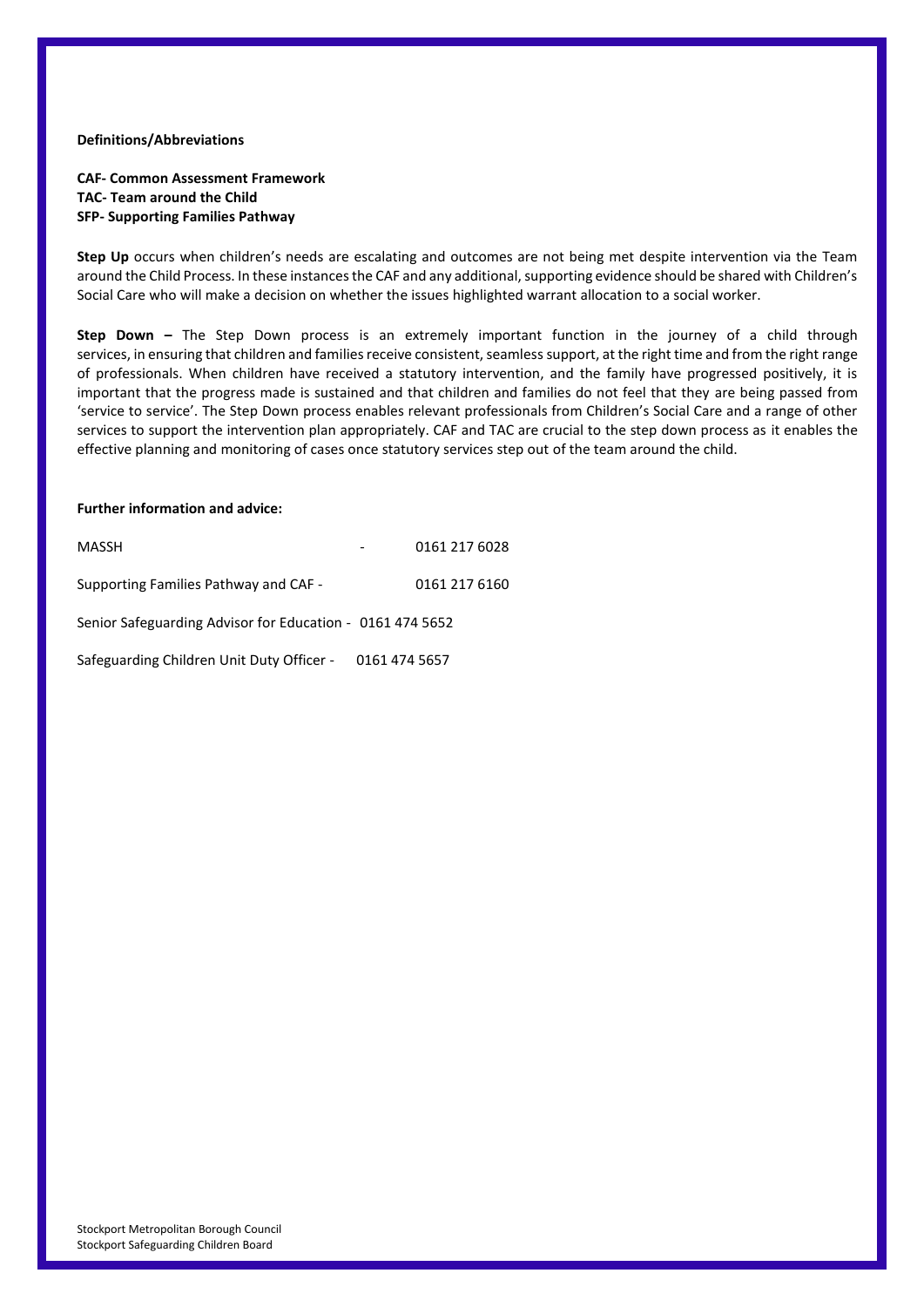# <span id="page-26-0"></span>**Appendix 3-Flowchart for concerns**



# **What to do if you are concerned that a child/young person is being abused (flowchart for Education)**

# **INFORMATION YOU MAY BE ASKED TO PROVIDE**

When you make a referral to Children's Social Care or to the police, you should provide as much of the following information as possible:

- **Child's name, date of birth, address, telephone number** and **ethnic origin**;
- **Family details**  who lives in the home and any other significant adults;
- What is causing concern and the **evidence** that you have gathered to support your concerns;
- Any **special needs** the child and/or family may have including language, disability and communication;
- Clarification of discussion with any family members if a discussion has been appropriate;
- Clarification of any ongoing assistance that you are giving to the family;
- Your name, workplace and contact telephone number.

All Child Protection referral phone calls made to the MASSH to secure a response from Social Care must be supported with written documentation. In Stockport this is the Child Protection Referral form. This should be sent to the MASSH via secure e-mail, or as a password protected attachment to cyp@stockport.gov.uk.

### **Remember- Anyone can make a referral**

# **TELEPHONE NUMBERS FOR CONSULTATION AND REFERRAL**

### Children's Services- child protection referral

- The Multi –agency Safeguarding and Support Hub (MASSH) Monday to Thursday 8.30am to 5.00pm, Friday 8.30am to 4.30pm. tel. (0161) 217-6028 or 6024.
- Out of hours referrals and advice tel.: (0161) 718-2118
- Greater Manchester Police tel:101 (non- emergency) 999 emergency

### Advice

- Safeguarding Children Unit tel. (0161) 474-5657
- The Multi –agency Safeguarding and Support Hub (MASSH) Monday to Thursday 8.30am to 5.00pm, Friday 8.30am to 4.30pm. tel. (0161) 217-6028 or 6024
- Senior Adviser for Safeguarding in Education tel. (0161) 474-5657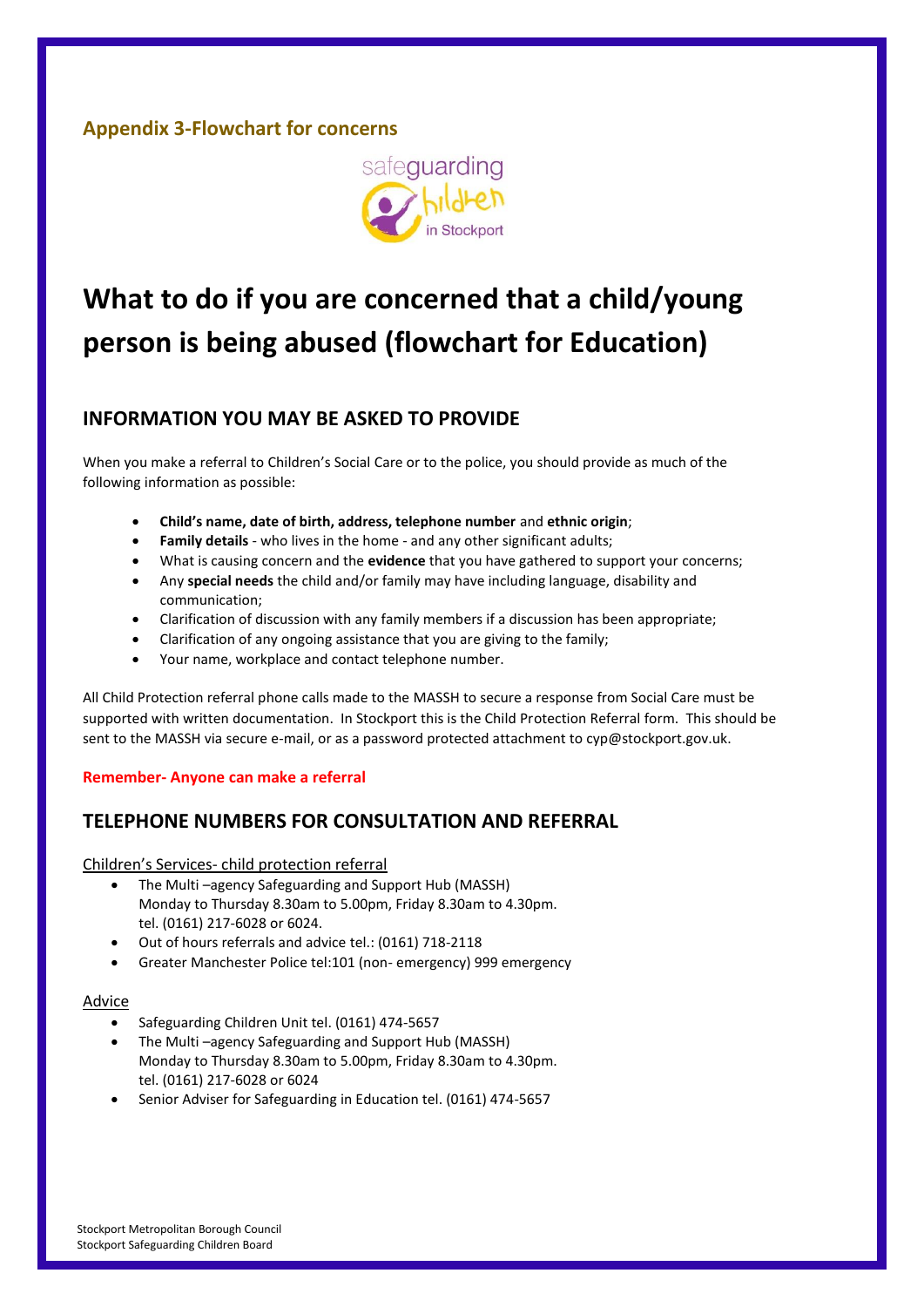

**REMEMBER:** It is not the role of Education to investigate a Child Protection concern. Report the information you have and Social Care and/or the Police will investigate.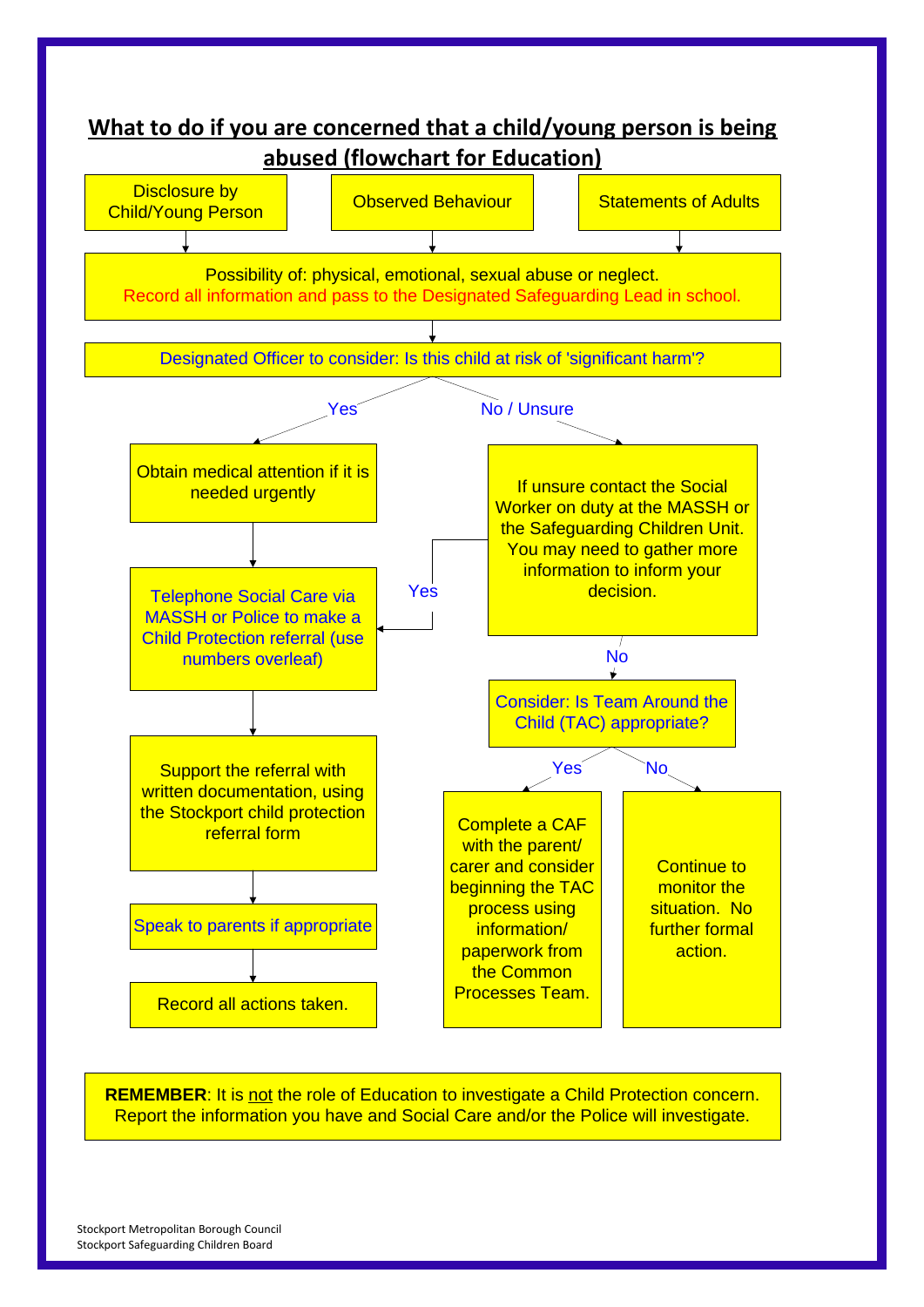# <span id="page-28-0"></span>**Appendix 4-possible indicators of abuse**